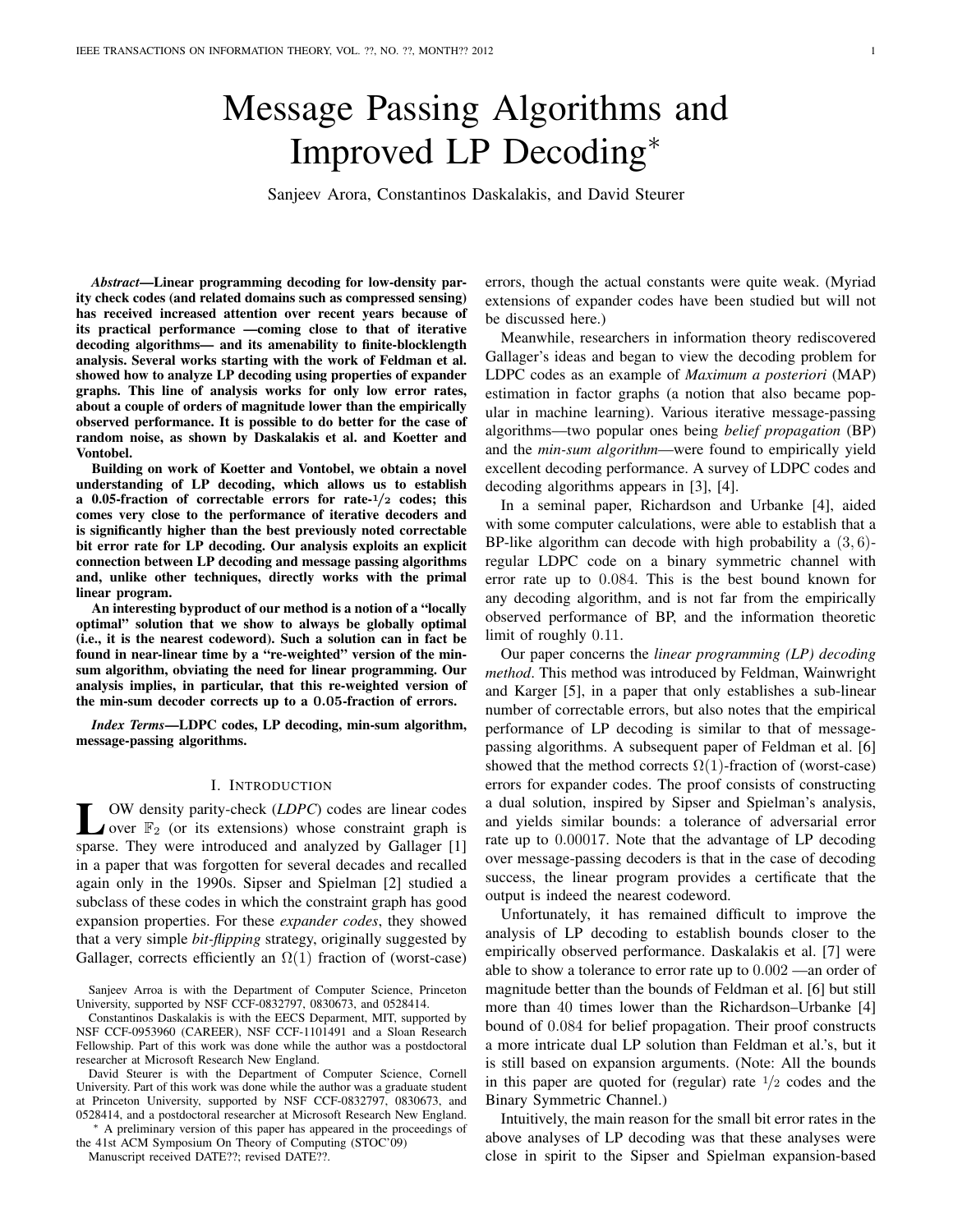approach. By contrast the Richardson–Urbanke style analysis of message passing algorithms relies upon the *high girth* of the graph defining the code (specifically, the fact that high-girth graphs look locally like trees).

Nevertheless, it remained unclear how to bring girth-based arguments into the context of LP decoding. In a recent paper, Koetter and Vontobel [8] achieved this. Their key idea was to use the min-sum algorithm rather than Belief-Propagation (which uses highly nonlinear operations). They showed how to transform the messages exchanged in the min-sum algorithm into an intricate dual solution. (Their construction was inspired by the Gauss–Seidel method to solve convex programs.) Though they did not report any numbers in their paper, our calculations show that their analysis of LP decoding allows  $(3, 6)$ -regular codes to tolerate random error rate  $0.01$  —a factor of 5 improvement over Daskalakis et al. [7].

In this paper we present an improvement of the error rate by another factor of 5 to 0.05, coming very close to the performance of BP. The key ingredient in our proof is a new approach to analyzing LP decoding. Instead of trying to construct a dual solution as in all the previous papers, we give a direct analysis of the primal linear program. (This also answers an open question of Feldman et al. regarding whether a primal-only analysis is possible.) At its heart, the proof relies on the fact that the LP relaxation is tight for trees. We use this to show that an LP solution can be decomposed into a distribution over codewords for every tree-like neighborhood of  $G$  so that these distributions are consistent in overlapping neighborhoods; the type of consistency that we use is inspired by hierarchies of LP relaxations, such as the Sherali–Adams hierarchy [9] (though all proofs are self-contained and no prior knowledge is required besides basic linear programming). We use our decomposition to define a criterion for certifying the optimality of a codeword in the right circumstances (Theorem 2), which is quite interesting on its own right. If the certificate exists, it can be found by a simple message-passing algorithm (Theorem 3), and if it exists, then LP decoding works (Theorem 4). The first such certificate was described in [8]; ours is more general and therefore occurs with high probability for much larger error rates (Theorems 1, 5). We note that prior to [8] no other analyses led to message-passing algorithms that *certify* the correctness of their answer.

As for the probability with which such a certificate exists, our calculation consists of reducing the whole problem to the study of a min-sum process on a finite tree (Definition 4), which is even amenable to analytic calculation, as done for error rate up to 0.0247 (see Section VII-A). This consists of tracing the Laplace transform of the messages exchanged by the min-sum process, as these messages move upwards on the tree. We believe that this idea of recursing the Laplace transform, rather than the density functions, of the messages is interesting on its own right and could be useful in other settings. In our setting it is rather effective in handling the min operators, which we cannot handle analytically if we trace the density functions of the messages.

Combining our analytic bounds with a MATLAB calculation, we can accommodate error rate up to 0.05 (see Section VII-B). The method seems to break down beyond 0.05, suggesting that getting to 0.084 would require new ideas. We note that our analysis does not require expansion, only high enough girth (a lower bound of  $\Omega(\log \log n)$  on the girth is sufficient to make the probability of decoding error inverse polynomial in the blocklength  $n$ ). Perhaps the right idea to go beyond 0.05 is to marry high-girth and expansion-based arguments, an avenue worth exploring.

An interesting byproduct of our technique is establishing that a certain re-weighted version of the min-sum decoder corrects up to a 0.05-fraction of errors with high probability over the binary symmetric channel for code-rate  $1/2$ . To the best of our knowledge, the bound of 0.05 is the best known for re-weighted min-sum decoders over BSC for codes of rate <sup>1</sup>/<sup>2</sup> (c.f. [10], [11], [12], [13], [14]). As compared to the 0.084 bound for BP, ours has the advantage that with high probability the nearest codeword can be certified to be correct.

We note that our method, being primal-only, is relatively clean —and in our opinion, easier to understand (apart maybe from the probabilistic calculation) than previous analyses. We also suspect that the idea of expressing primal solutions in terms of local tree assignments may be of wider use in applications that use LP decoding techniques and random graphs, such as in *compressed sensing*. Candes and Tao [15] ` (independently of Feldman et al. though somewhat later), as part of work on *compressed sensing*, arrived at linear programming as a promising tool for a variety of reconstruction problems in compressed sensing, which include decoding random linear codes over the reals (these are *not* LDPC since the constraint graph is non-sparse). Recent work such as [16], [17] makes explicit the connection between Sipser–Spielman type decoding of LDPC codes and compressed sensing using sparse matrices.

*Follow-up Work:* Our techniques have been extended to codes defined by more general factor graphs [18] and channels [19]. They also found use in compressed sensing [20].

*Our Main Result:* All result statements including the next one assume that the message length  $n$  is some arbitrarily large constant; so for instance a girth of  $\log n$  or  $\log \log n$  is larger than any fixed constant.

*Theorem 1:* Let  $p \leq 0.05$  and let  $x \in \{0,1\}^n$  be a codeword of the low-density parity check code defined by a (3, 6)-regular bipartite graph with  $\Omega(\log n)$  girth. Suppose that  $y \in \{0,1\}^n$  is obtained from x by flipping every bit independently with probability  $p$ . Then, with probability at least  $1 - \exp(-n^{\gamma})$  for some constant  $\gamma > 0$ ,

- 1) the codeword  $x$  is the unique optimal solution to the LP decoder of Feldman et al. [5] (see LP (1) in Section II); and
- 2) a simple message-passing (dynamic programming) algorithm running in time  $O(n \cdot \log^2 n)$  can find x and certify that it is the nearest codeword to y.

For LDPC codes defined by general  $(d_L, d_R)$ -regular graphs, we have the same conclusion whenever  $d_L$ ,  $d_R$ , and p satisfy the conditions  $p < 1 - 2^{-\frac{1}{d_R - 1}}$  and

$$
\sqrt{p} \ \left( 1 - (1-p)^{d_R-1} \right)^{\frac{d_L-2}{2}} (1-p)^{\frac{(d_R-1)(d_L-2)}{2} + \frac{1}{2}}
$$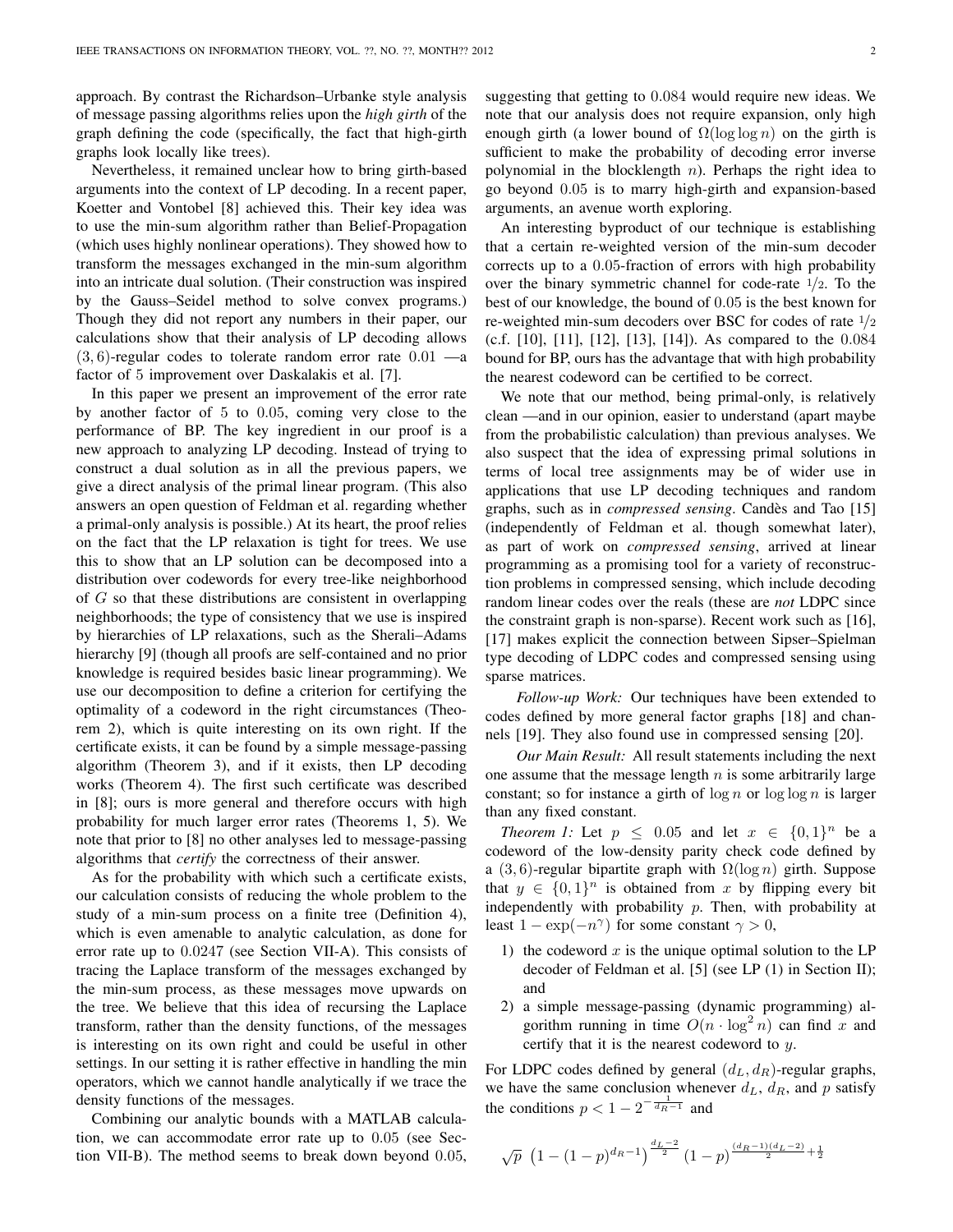$$
< \frac{1}{(d_R-1)\cdot 2^{d_L-1}}.
$$

The running time is still  $O(n \cdot \log^2 n)$  with the constant hidden inside the  $O(\cdot)$  depending on  $d_L, d_R, p$ .

*Remark 1:* If we are content with a decoding success probability of  $1 - 1/\text{poly}(n)$ , then  $\Omega(\log \log n)$  girth is sufficient for the results in the previous theorem. The running time of the message-passing algorithm is reduced to  $O(n(\log \log n)^2)$ .

### II. PRELIMINARIES

*Low-density parity check codes:* Let G be a simple bipartite graph with bipartition  $(V_L, V_R)$ , left degree  $d_L$ , and right degree  $d_R$ . Let n be the number of left vertices, and m be the number of right vertices. We will assume that  $V_L$  is the set  $[n] \stackrel{\text{def}}{=} \{1, \ldots, n\}$ . For two vertices u and v of G, we let  $d(u, v)$  be the distance of u and v in G. We denote by  $N(u)$  the set of neighbors of u. Similarly,  $N<sup>t</sup>(u)$  is the set of vertices at distance t from u. We denote by  $B(u, t)$  (for "Ball") the set of vertices at distance at most  $t$  from  $u$ .

The *parity-check code* defined by G is the set of all 0/1 assignments to the left vertices such that every right vertex has an even number of neighbors with value 1,

$$
\mathcal{C}(G) \stackrel{\text{def}}{=} \{x \in \{0,1\}^n \mid \forall j \in V_R. \sum_{i \in N(j)} x_i \equiv 0 \bmod 2\}.
$$

The elements of  $C(G)$  are called *codewords*. Note that if we allow general graphs then any linear code can be realized as parity check code  $C(G)$  for some (generally irregular) graph G. In this paper, we will only deal with sparse (low-density) graphs, that is, the degrees  $d<sub>L</sub>$  and  $d<sub>R</sub>$  will be constants.

In the following, we refer to the vertices in  $V_L$  and  $V_R$  as *variable nodes* and *check nodes*, respectively.

*LP Decoding:* In the *nearest codeword problem* for the code  $C(G)$ , we are given a vector  $y \in \{0,1\}^n$  and the goal is to find a codeword  $x \in \mathcal{C}(G)$  so as to minimize the Hamming distance  $||x - y||_1$ .

In [21], [5], Feldman et al. introduced the following LP relaxation for this problem:

$$
\text{Minimize} \qquad \|x - y\|_1 \tag{1}
$$

subject to 
$$
x \in \bigcap_{j \in V_R} \text{Conv } C_j
$$
, (2)

where  $Conv X$  denotes the convex hull of a set X of bit vectors, and  $C_j$  is the set of bit vectors satisfying constraint  $j \in V_R$ ,

$$
\mathcal{C}_j \stackrel{\text{def}}{=} \left\{ x \in \{0,1\}^n \mid \sum_{i \in N(j)} x_i \equiv 0 \bmod 2 \right\}.
$$

We call  $x \in [0, 1]^n$  an *LP solution* if it satisfies (2). We say  $x$  is an *optimal LP solution given*  $y$  if  $x$  is an LP solution that achieves the minimum distance  $(1)$  to y. An optimal LP solution can be computed in time polynomial in  $n$ . In this paper, we are interested to find conditions under which the solution of this LP coincides with the nearest codeword to  $y$ .

Before concluding this section, we note that  $||x - y||_1$  is an affine linear function of  $x \in [0,1]^n$  for any fixed  $y \in \{0,1\}^n$ , since  $||x - y||_1 = ||y||_1 + \sum_{i=1}^{n} (-1)^{y_i} x_i$ , for all  $x \in [0, 1]^n$ .

#### III. CERTIFYING THE NEAREST CODEWORD

Throughout this section and the next,  $y \in \{0,1\}^n$  is the received word and  $x \in \mathcal{C}(G)$  is a codeword which we are trying to certify as the nearest codeword to  $y$ . We present a certificate based on local checks that is inspired by and generalizes the key idea in the calculation of Koetter and Vontobel [8]. The motivation for this generalization is that it allows certification/decoding in the presence of much higher noise. Our proof that this certificate works is also quite different. It is designed to easily carry over to prove that  $x$ is also the unique fractional solution to the LP.

To understand the certificate, imagine two different codewords x and x'. Whenever x and x' differ in a certain bit, say the one corresponding to  $i_0 \in V_L$  then they must look very different in the neighborhood of  $i_0$  in the constraint graph. Indeed, since  $x, x'$  differ at  $i_0$ , in order to satisfy the  $d<sub>L</sub>$ parity constraints in  $N(i_0)$  (i.e., those that are adjacent to  $i_0$ ), codeword  $x'$  must actually also differ from  $x$  in some other variables that are in  $N^2(i_0)$ . Of course, then those other variables appear in some other constraints in  $N^3(i_0)$ , thus necessitating yet more variables to be flipped in  $N^4(i_0)$ , and so on for at least as long as the neighborhood around  $i_0$  looks locally like a tree. (Note that the variable nodes in  $B(i_0, 2T)$  have even distance to  $i_0$  and the check nodes have odd distance.) Since the girth of the graph is large, this effect propagates quite a while, implying that  $x, x'$  differ along a large subtree rooted at  $i_0$  in the graph.

Hence if  $x$  is not the closest codeword to  $y$ , then one could hope that this might show up locally in the neighborhood of some bit  $i_0$ : flipping this single bit in x would trigger a cascade of other bit flips, which might end up lowering the distance to y. If so, then x would be *locally suboptimal.* Note that the induced graph on  $B(i_0, 2T)$ ,  $T \n\leq \frac{1}{4}$ girth $(G)$ , is a *tree* (with degrees  $d_L, d_R$  respectively at even and odd levels), and so one can hope to find the best local perturbation from  $x$  in the sense we will define below—efficiently via dynamic programming, and thus efficiently test for local optimality of x.

The above intuitive description raises the question: if  $x$  is globally suboptimal (i.e., not the nearest codeword to  $y$ ), is it also locally suboptimal? The practical success of messagepassing algorithms gives us hope that the answer may often be "yes." Such algorithms are local in the following sense: after  $t < \frac{1}{4}$ girth $(G)$  iterations, the value computed for the variable i is a "guess" for  $x_i$  given the information in the neighborhood  $B(i, 2t)$ ; in this sense, after t rounds message passing algorithms compute a "locally optimal" solution. Several notions of "local optimality" were implicit in the algorithms of [10], [11], [12], [13], [14]. Our notion of local optimality generalizes the notions used in all of these papers, and our interest centers around showing that local optimality implies global optimality. (The reader confused by the stream of ideas coming next may wish to focus on the next two definitions and then study the simple proofs in Section IV to understand the essence of our idea.)

Our notion of local optimality is given in Definition 2 and requires the following definition generalizing Wiberg [10].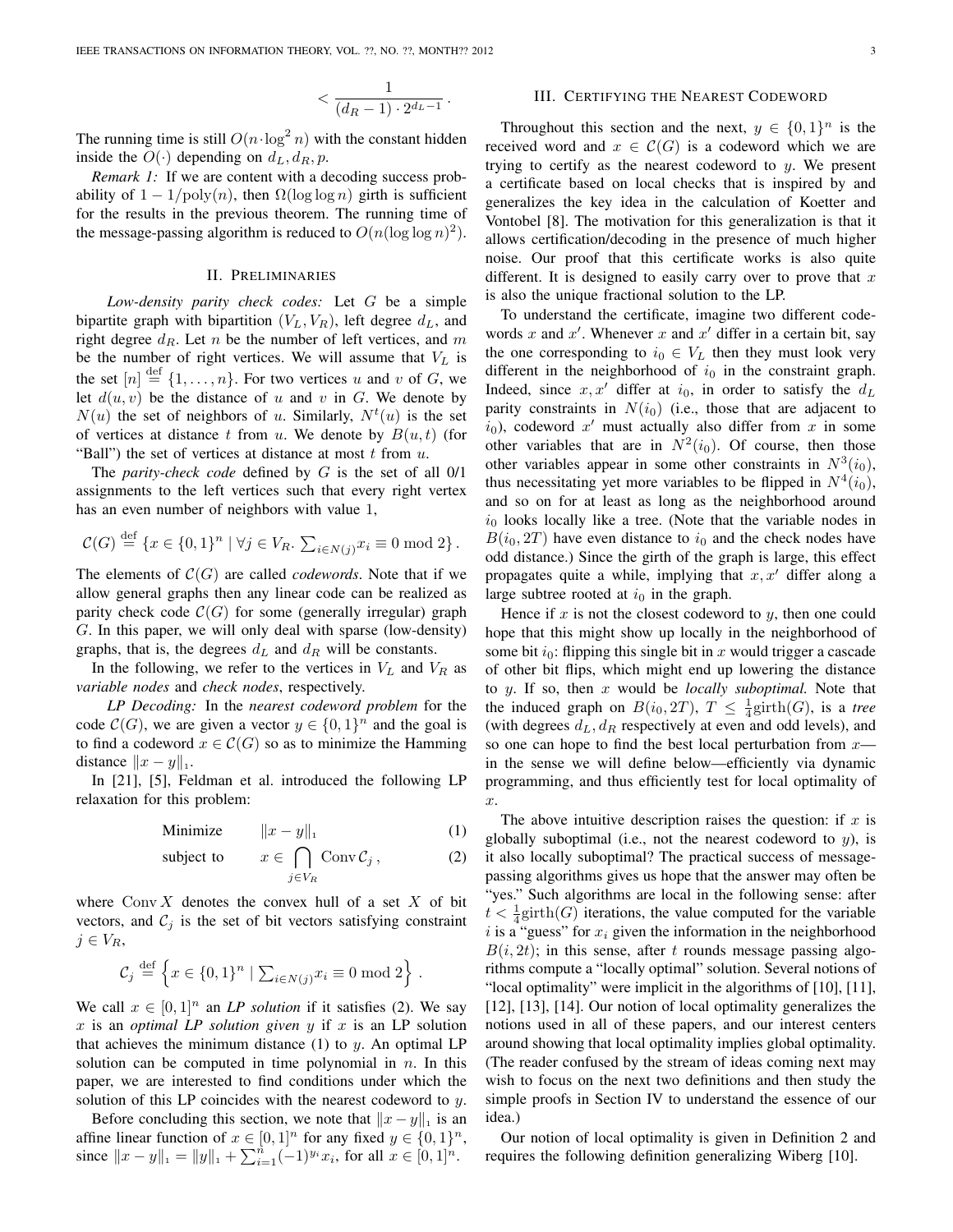*Definition 1:* (Minimal Local Deviation) Let  $T <$ girth(G)/4. An assignment  $\beta \in \{0,1\}^n$  is a *valid deviation of depth*  $T$  *at*  $i_0 \in V_L$  or, in short, a  $T$ -local deviation at  $i_0$ , if  $\beta_{i_0} = 1$  and  $\beta$  satisfies all parity checks in  $B(i_0, 2T)$ , i.e.,

$$
\forall j \in V_R \cap B(i_0, 2T) : \quad \sum_{i \in N(j)} \beta_i \equiv 0 \bmod 2.
$$

(Notice that  $\beta$  need not be a codeword since we do not insist that the check nodes beyond level  $2T$  from  $i_0$  are satisfied.)

A T-local deviation  $\beta$  at  $i_0$  is *minimal* if  $\beta_i = 0$  for every  $i \notin B(i_0, 2T) \cap V_L$ , and every check node j in  $B(i_0, 2T)$  has at most two neighbors with value 1 in  $\beta$ . Note that a minimal T-local deviation at  $i_0$  can be seen as a subtree of  $B(i_0, 2T)$ of height  $2T$  rooted at  $i_0$ , where every variable node has full degree and every check node has degree 2. We will refer to such trees as *skinny trees.*

An assignment  $\beta \in \{0,1\}^n$  is a minimal T-local deviation if it is a minimal  $T$ -local deviation at some  $i_0$ . Note that given  $\beta$  there is a unique such  $i_0 \stackrel{\text{def}}{=} \text{root}(\beta)$ .

If  $w = (w_1, \dots, w_T) \in [0, 1]^T$  is a weight vector and  $\beta$  is a minimal T-local deviation, then  $\beta^{(w)}$  denotes the *w-weighted* deviation

$$
\beta_i^{(w)} = \begin{cases} w_t \beta_i & \text{if } d(\text{root}(\beta), i) = 2t \text{ and } 1 \le t \le T, \\ 0 & \text{otherwise.} \end{cases}
$$

In particular, notice that  $\beta_{\text{root}(\beta)}^{(w)} = 0$ . (End of Definition 1.)

For two vectors  $u, v \in \{0, 1\}^n$ , we denote by  $u \oplus v$  the coordinate-wise sum of  $u$  and  $v$  modulo 2. We extend this notation to fractional vectors in the following way: If  $u \in$  $\{0,1\}^n$  and  $\bar{v} \in [0,1]^n$ , then  $u \oplus \bar{v} \in [0,1]^n$  denotes the vector with  $i^{\text{th}}$  coordinate  $|u_i - \bar{v}_i|$ . Note that, for a fixed vector  $u \in$  $\{0,1\}^n$ ,  $u \oplus \overline{v}$  is affine linear in  $\overline{v}$ . Hence, for any distribution over vectors  $v \in \{0,1\}^n$  and a fixed bit vector u, we have  $\mathbb{E} u \oplus v = u \oplus (\mathbb{E} v).$ 

The next definition tries to capture whether or not local changes to  $x$  can increase the distance from  $y$ . While our previous discussion may suggest that it suffices to consider the weight vector  $w = 1$ , <sup>1</sup> we will see later that the overall analysis can be improved by allowing more general weight vectors. In particular, our results on local-optimality implying global-optimality (Theorems 2 and 4) remain unaffected by the use of more general vectors, but different choices of  $w$  allow more flexibility resulting in better error rates in Theorem 5. It is still mysterious to us what the optimum choice of  $w$  is, and a theory for calculating it is left as an open problem in this paper. Intuitively, adjusting  $w$  allows us to improve the likelihood that local information in the neighborhood of variable  $i_0$  predicts correctly the value of variable  $i_0$ . At the very least it should be clear that the vector  $w = (1, 2^{-1}, \dots, 2^{1-T})$  is more "natural" than 1 since it gives equal weight to every level of a skinny tree (recall that the number of nodes in a skinny tree doubles with (half) the distance from the root). Indeed, this vector is the one we use to compute the 0.05 bound on error rate claimed in the Introduction.

*Definition 2: (Local optimality)* If  $w = (w_1, \ldots, w_T) \in$  $[0, 1]^T$  is a weight vector (with at least one positive coordinate) and  $T < \text{girth}(G)/4$  then a codeword  $x \in \{0,1\}^n$  is  $(T, w)$ locally optimal for  $y \in \{0,1\}^n$  if for all minimal T-local deviations  $\beta$ ,

$$
||x \oplus \beta^{(w)} - y||_1 > ||x - y||_1.
$$

*Remark:* Somewhat confusingly, a globally optimal codeword does *not* necessarily have to be locally optimal (even with respect to the weight vector  $w = 1$ ) because the definition of local optimality ignores what happens beyond radius T, and also restricts attention to minimal deviations.

Note that if  $x$  is locally optimal then this is some intuitive evidence that  $x$  is the nearest codeword, since changing  $x$  in just one variable  $i_0$  seems to cause the distance from  $y$  to increase in the immediate neighborhood of  $i_0$ . Koetter and Vontobel [8] make this intuition precise for  $w = 1$ , in which case they show that a locally optimal  $x$  is also globally optimal, that is, the nearest codeword to  $y$ . (In fact, all previous theoretical analyses of message passing algorithms have some notion of local optimality but none of them were known to imply global optimality.) Our proof works for general  $w$ .

*Theorem 2:* Let  $T < \frac{1}{4} \text{girth}(G)$  and  $w = (w_1, \ldots, w_T)$ be any non-negative weight vector with at least one positive coordinate.

- 1) If x is a  $(T, w)$ -locally optimal codeword for  $y \in$  $\{0, 1\}^n$ , then x is also the unique nearest codeword for  $y<sub>r</sub>$
- 2) Moreover, given  $w$ ,  $x$ , and  $y$  a simple dynamic programming algorithm running in time  $O(d_L d_R |w| \cdot T \cdot n \log n)$  can certify that x is a  $(T, w)$ locally optimal codeword for y, where  $|w|$  is the number of bits required to represent a coordinate of the weight vector w.

Observe that since the local neighborhood at each node  $i_0$  is tree-like, the minimal T-local deviation  $\beta$  at  $i_0$  that minimizes  $||x \oplus \beta^{(w)} - y||_1$ , for a given pair of x and y, can be computed by a simple dynamic programing algorithm in time near-linear in the size of the neighborhood. Theorem 2(b) shows that it is possible to interleave these computations for all possible  $i_0$ 's achieving an overall running time of  $O(T \cdot n \log n)$  (which is near-linear since we are going to choose  $T = O(\log n)$ or  $T = O(\log \log n)$  later in the proof). The details of the dynamic program are presented in Section IV. (The running times quoted in this paragraph are hiding the dependence on the degrees  $d_L$ ,  $d_R$  and the description complexity of vector w. For the precise running time see the statement of Theorem 2.)

Theorem 2 implies that we can certify that  $x$  is the nearest codeword for y by verifying the local optimality condition. It raises two questions:

- 1) How can we find a locally optimal codeword if it exists?
- 2) What is the chance that the nearest codeword satisfies the local optimality condition?

The first question has been studied in the context of message-passing algorithms. For  $w = 1$ , Wiberg [10] showed that the well-known min-sum decoding algorithm can find locally optimal codewords. Other specific weight functions were

<sup>&</sup>lt;sup>1</sup>Whenever we refer to the weight vector  $w = 1$  in this section we abuse Definition 1, by setting  $\beta_{\text{root}(\beta)}^{(w)} = \beta_{\text{root}(\beta)}$  (instead of 0).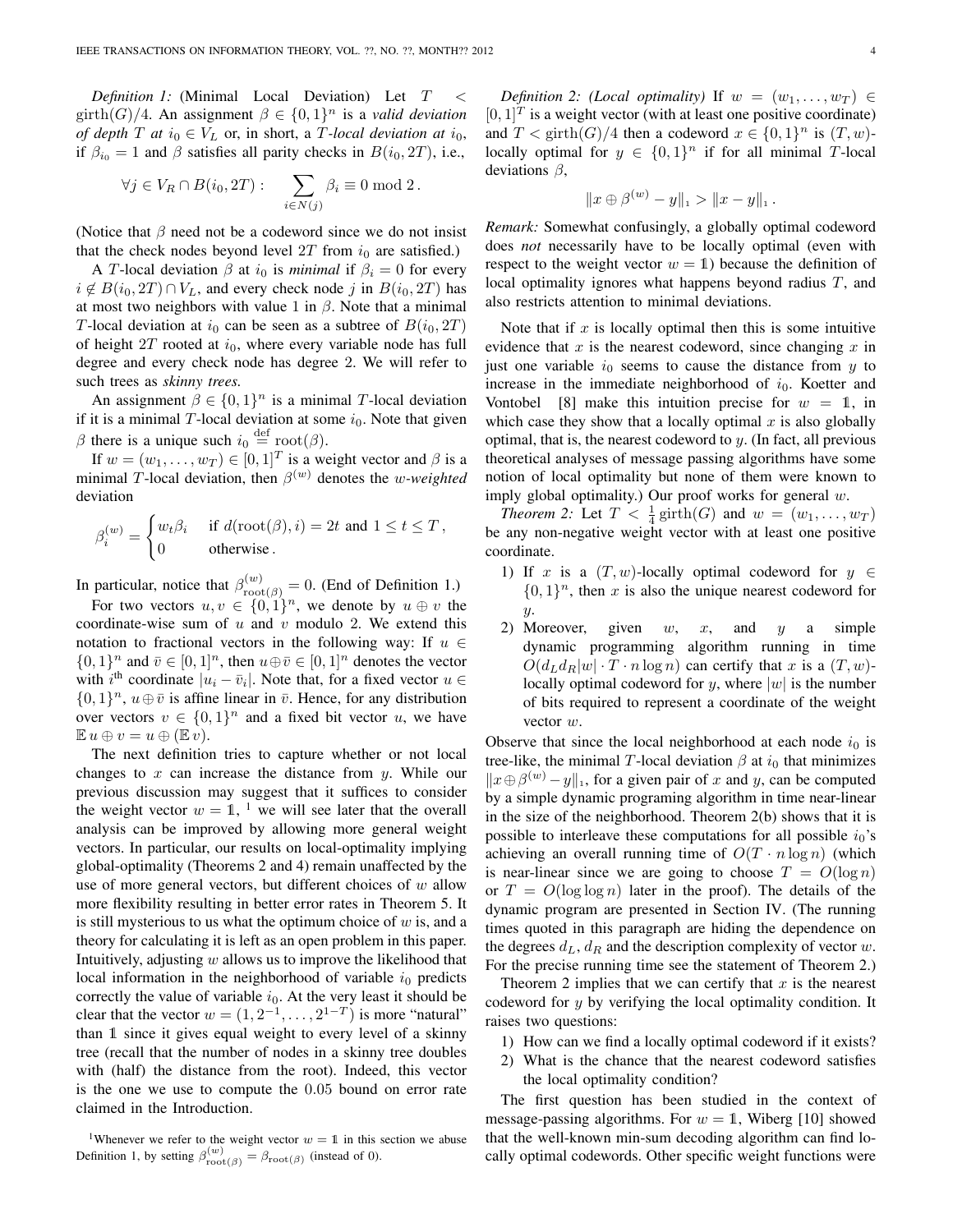suggested and analyzed in several works [11], [12], [13], [14]. We show how to make min-sum decoding work for arbitrary weight vectors (which allows much more freedom in deriving analytic error bounds). The proof of the following theorem and details of the algorithm are presented in Section V.

*Theorem 3:* Let  $T < \frac{1}{4} \text{ girth}(G)$  and  $w = (w_1, \dots, w_T)$  be a non-negative weight vector with at least one positive coordinate. Suppose that x is a  $(T, w)$ -locally optimal codeword for  $y \in \{0,1\}^n$ . Then the w-reweighted min-sum algorithm on input  $y$  computes  $x$  in  $T$  iterations. The running time of the algorithm is  $O(d_L d_R |w| \cdot T \cdot n \log n)$ , where  $|w|$  is the number of bits required to represent a coordinate of the weight vector  $w.$ 

Since the focus of this paper is on LP decoding, we next address whether LP decoding can find locally optimal solutions. To this end we extend Theorem 2 in order to show that a locally optimal solution is not only the nearest codeword to  $y$  but also the unique optimal LP solution given  $y$ . For the case  $w = 1$ , this was also established by Koetter and Vontobel [8].

*Theorem 4:* Let  $T < \frac{1}{4}$  girth(*G*) and  $w = (w_1, \dots, w_T)$  be any non-negative weight vector with at least one positive coordinate. Suppose that x is a  $(T, w)$ -locally optimal codeword for  $y \in \{0, 1\}^n$ . Then x is also the unique optimal LP solution given y.

The proof for  $w = 1$  in [8] proceeded by constructing an appropriate dual solution in an iterative manner. Our proof in Section VI yields a more general result, and is completely different, since it only looks at the primal LP.

Now we address the second question mentioned above, regarding the probability that the nearest codeword is locally optimal. (Showing higher probabilities for this event was the main motivation for introducing general weight vectors w.) We prove the following theorem in Section VII. The theorem asserts the existence of certain weight vectors. Their explicit choices are described in the proof. We just note here that each coordinate of these vectors may only be a function of  $d_L, d_R$  and p, and in particular does not depend on  $n$ . We also note that we did not address the question of numerically computing/approximating these weight vectors. Their computation is irrelevant as far as proving the success of the Linear Programming decoder goes, but is needed if one chooses to instead use the w-reweighted min-sum decoder of Theorem 3, or wants to certify the optimality of the codeword output by the decoder, using the algorithm of Theorem 2.

*Theorem 5:* Let G be a  $(d_L, d_R)$ -regular bipartite graph and  $T < \frac{1}{4}$ girth(G). Let also  $p \in (0,1)$  and  $x \in \{0,1\}^n$  be a codeword in  $\mathcal{C}(G)$ . Finally, suppose that y is obtained from x by flipping every bit independently with probability  $p$ .

1) If  $d_L$ ,  $d_R$ , and p satisfy the condition

$$
\min_{t>0} \left\{ \left( (1-p) \ e^{-t} + p \ e^{t} \right) \right\}
$$

$$
\cdot \left( (1-p)^{d_R - 1} \ e^{-t} + (1 - (1-p)^{d_R - 1}) \ e^{t} \right)^{d_L - 2} \right\}
$$

$$
< \frac{1}{d_R - 1}, \quad (3)
$$

then x is  $(T, 1)$ -locally optimal with probability at least

 $1 - n \cdot c^{1 - (d_L - 1)^{T-1}}$  for some  $c > 1$ . For  $(d_L, d_R) =$  $(3, 6)$ , Condition (3) is satisfied whenever  $p \le 0.02$ .

2) If  $d_L, d_R \geq 2$  and p satisfy the conditions  $p < 1$  –  $2^{-\frac{1}{d_R-1}}$  and

$$
\sqrt{p} \left(1 - (1 - p)^{d_R - 1}\right)^{\frac{d_L - 2}{2}} (1 - p)^{\frac{(d_R - 1)(d_L - 2)}{2} + \frac{1}{2}} < \frac{1}{(d_R - 1) \cdot 2^{d_L - 1}}, \quad (4)
$$

then there exists a weight vector  $w \in [0,1]^T$  such that x is  $(T, w)$ -locally optimal with probability at least  $1 - n \cdot$  $c' \cdot c^{1-(d_L-1)^{T-1}}$  for some constants  $c'$  and  $c > 1$ . For  $(d_L, d_R) = (3, 6)$ , Condition (4) is satisfied whenever  $p \leq 0.0247$ .

3) There exists a weight vector w such that, if  $(d_L, d_R)$  =  $(3, 6)$  and  $p \le 0.05$ , then x is  $(T, w)$ -locally optimal with probability at least  $1 - n \cdot c' \cdot c^{-2^{T-16}}$  for some constants  $c'$  and  $c > 1$ .

Given Theorems 2, 3, 4, and 5 we can obtain the proof of Theorem 1 as follows. Suppose that  $n = \Omega_{p,d_L,d_R}(1)$  is a large enough constant and take  $T = \Theta(\log n) < \frac{1}{4}\text{girth}(G)$ . From Theorem 5, there exists a weight vector  $w$  such that, with probability at least  $1 - \exp(-n^{\gamma})$  for some constant  $\gamma$ depending linearly on the leading constant in front of  $\log n$ in the choice of T (as well as on p,  $d_L$ ,  $d_R$ ), the codeword x is  $(T, w)$ -locally optimal. From Theorem 4 it follows then that  $x$  is the unique optimal LP solution given  $y$ . Also, from Theorem 3, it follows that x can be found by the  $w$ reweighted min-sum algorithm in  $T = O(\log n)$  iterations, so time  $O_{d_R,d_L,p}(n \log^2 n)$  overall, and by Theorem 2 it can be certified that  $x$  is the nearest codeword to  $y$ . (If the girth is  $\Omega(\log \log n)$  then the decoding still succeeds with probability  $1 - 1/\text{poly}(n)$ .)

## IV. LOCAL OPTIMALITY IMPLIES GLOBAL OPTIMALITY

*Proof of Theorem 2:* In this section  $y \in \{0, 1\}^n$  is the received word,  $x \in \{0,1\}^n$  is a locally optimal codeword in  $\mathcal{C}(G)$ , and  $x' \in \{0,1\}^n$  is a codeword different from x. We wish to show  $||x'-y||_1 > ||x-y||_1$ .

The following lemma is the key to our proof of Theorem 2, and may be viewed as one of our key new contributions.

*Lemma 1:* Let  $T < \frac{1}{4}$  girth(G). Then, for every codeword  $z \neq 0$ , there exists a distribution over minimal T-local deviations  $\beta$  such that, for every weight vector  $w \in [0, 1]^T$ ,

$$
\mathbb{E}\,\beta^{(w)}=\alpha z\,,
$$

where  $\alpha \in [0, 1]$  is some scaling factor depending upon w.

Before proving the lemma, let us first see how we can finish the proof of Theorem 2 using such a distribution over minimal local deviations. This proof (as well as the related proof of Theorem 4) is at the heart of our paper.

*Proof of Theorem 2:* Let  $x$  be a  $(T, w)$ -locally optimal codeword for  $y \in \{0,1\}^n$ . We want to show that for every codeword  $x' \neq x$ , the distance to y increases, that is,  $||x - y||_1 < ||x' - y||_1$ . The main idea is to observe that  $z = x \oplus x'$  is also a codeword, and hence by Lemma 1, there exists a distribution over minimal T-local deviations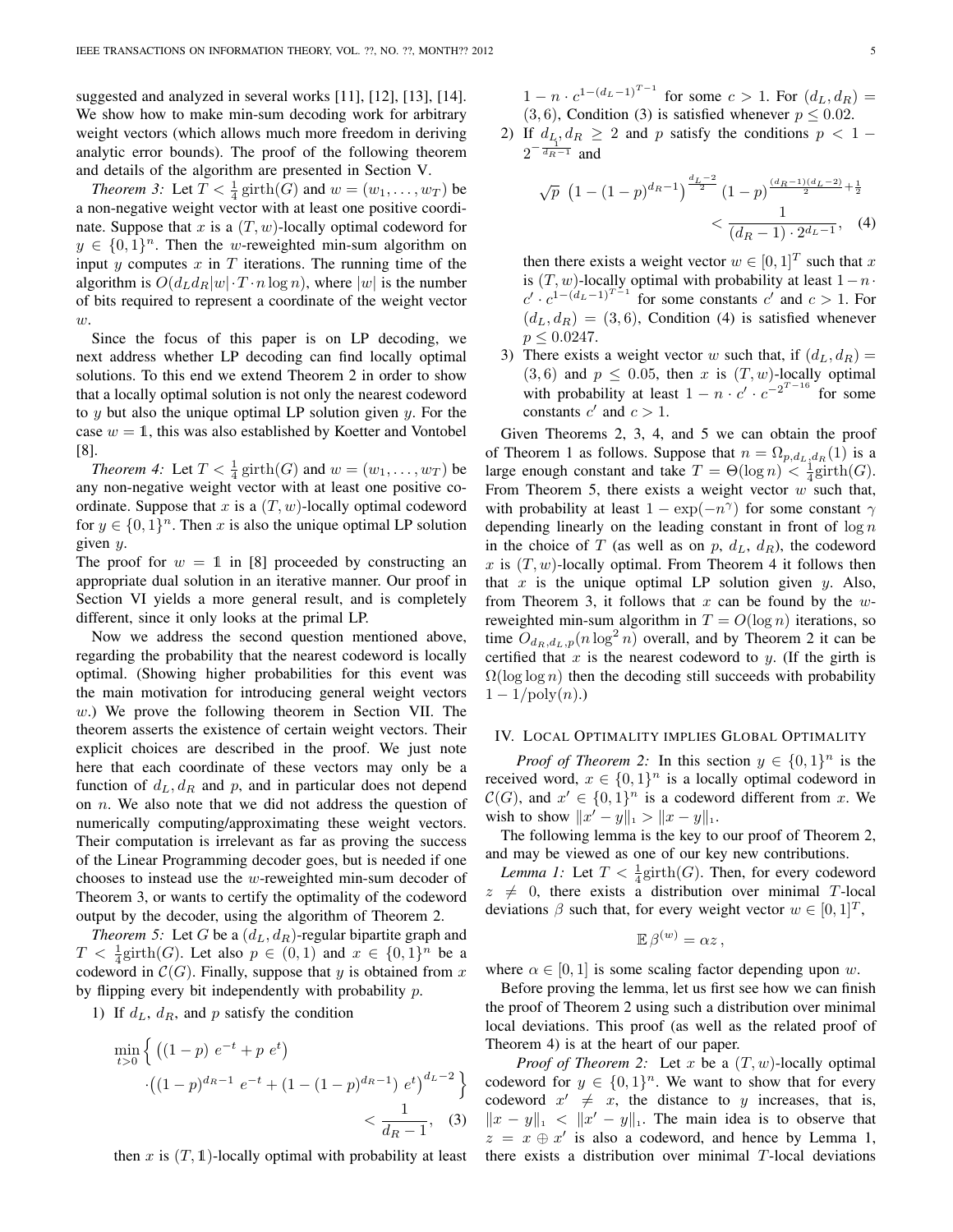β such that  $\mathbb{E} \beta^{(w)} = \alpha z$  for the codeword  $z = x \oplus x'$ . Now it is easy to complete the proof using local optimality of x. Let  $f: [0,1]^n \rightarrow \mathbb{R}$  be the affine linear function  $f(u) = ||x \oplus u - y||_1 = ||x - y||_1 + \sum_{i=1}^n (-1)^{x_i + y_i} u_i$ . Now,  $||x - y||_1 < \mathbb{E}||x \oplus \beta^{(w)} - y||_1$  (by local optimality of x)  $= \|x \oplus (\alpha z) - y\|_1$  (affine linearity of f)  $= \alpha \|x' - y\|_1 + (1 - \alpha) \|x - y\|_1$  (aff. lin. of f),

which implies  $||x - y||_1 < ||x' - y||_1$  as desired.

To conclude the proof of the theorem we argue that certifying that a given x is a  $(T, w)$ -locally optimal codeword for a given  $y \in \{0, 1\}^n$  can be carried out in  $O(d_L d_R |w| \cdot T \cdot n \log n)$ time with dynamic programming, where  $|w|$  is the number of bits required to represent each coordinate of the weight vector  $w$ . The algorithm proceeds in  $T$  iterations, where each iteration comprises two phases. In the first phase of iteration  $t = 1, \ldots, T$ , for every pair of adjacent variable and check nodes  $(u, v) \in E(G) \cap V_L \times V_R$ , variable node u sends a message  $\mu_{u \to v}^t \in \mathbb{R}^{\{0,1\}}$  to check node v, while in the second phase of the iteration a message  $\mu_{v \to u}^t \in \mathbb{R}^{\{0,1\}}$  is sent in the opposite direction of the edge. The messages are as follows

1) *Initialization:* For all  $(u, v) \in V_L \times V_R \cap E(G)$ ,  $z_u \in$  $\{0,1\}$ :

$$
\mu_{u \to v}^1(z_u) = |y_u - x_x - x_T \cdot z_u||.
$$

2) *Variable-to-check node message:* For all  $(u, v) \in V_L \times$  $V_R \cap E(G)$ ,  $z_u \in \{0,1\}$ ,  $t > 1$ :

$$
\mu_{u \to v}^t(z_u) = |y_u - |x_u - w_{T-t+1}z_u|| + \sum_{v' \in N(u) \setminus \{v\}} \mu_{v' \to u}^{t-1}(z_u).
$$

3) *Check-to-variable node message:* For all  $(v, u) \in V_R \times$  $V_L \cap E(G), t \geq 1$ :

$$
\mu_{v \to u}^t(0) = \sum_{u' \in N(v) \backslash \{u\}} \mu_{u' \to v}^t(0);
$$
  

$$
\mu_{v \to u}^t(1) = \min_{x \in \{0,1\}^{N(v) \backslash \{u\}} : ||x||_1 \le 1} \sum_{u' \in N(v) \backslash \{u\}} \mu_{u' \to v}^t(x_{u'}).
$$

4) *Termination:* After iteration T is completed every variable node  $u \in V_L$  computes:

$$
\mu_u = |y_{i_0}| + \sum_{v \in N(i_0)} \mu_{v \to i_0}^T(1).
$$

It is easy to see that, for all  $u \in V_L$ , the message  $\mu_u$  computed by the algorithm described above equals the minimum  $\Vert x \oplus$  $\beta^{(w)} - y \|_1$  over all minimal T-local deviations  $\beta$  at u. Hence, comparing the computed  $\mu_u$ 's against  $||x - y||$ <sub>1</sub> will certify correctly the local optimality of  $x$ . The running time of the algorithm is  $O(d_L d_R |w| \cdot T \cdot n \log n)$ , where  $|w|$  is the number of bits required to represent each coordinate of the weight vector w. Indeed, there are  $O(d_L nT)$  messages computed in the course of the algorithm (since there are  $O(T)$  iterations and there are  $O(d<sub>L</sub>n)$  messages computed in each iteration), each message has size  $O(|w| \log n)$ , and takes time  $O(d_R|w| \log n)$ to compute.

#### *A. Proof of Lemma 1*

*Constructing Distributions over Minimal Local Deviations for Codewords:* Let  $z \in \{0,1\}^n$  be a codeword. We want to construct a distribution over minimal local deviations such that the mean of the distribution (viewed as a vector in  $\Re^n$ ) is proportional to z.

For every variable node  $i \in V_L$  with  $z_i \neq 0$ , we define a distribution over subtrees  $\tau_i$  of G of height  $2T$  rooted at i: The idea is that we grow  $\tau_i$  minimally and randomly inside the non-zeros of  $z$  starting from the variable node  $i$ . Consider the neighborhood  $B(i, 2T)$  and direct the edges away from the root i. Remove all variable nodes in this neighborhood with value  $0$  in  $z$ . Remove now the vertices that are no longer reachable from  $i$ . This leaves a tree (rooted at  $i$ ) in which the degree is a nonzero even number at each check node and  $d<sub>L</sub>$ at each variable node. In this remaining tree, pick a random subtree  $\tau_i$  with full out-degree at variable nodes and out-degree 1 at check nodes.

Suppose now that we choose such a tree  $\tau_i$  for all i with  $z_i \neq 0$ , such that these trees are mutually independent. Independently from the choices of the trees, we also choose  $i_0$  uniformly at random from the support of z (that is, we pick  $i_0$  with probability  $z_{i_0}/||z||_1$ ), and define  $\beta$  as

$$
\beta_i = \begin{cases} 1 & \text{if } i \in \tau_{i_0}, \\ 0 & \text{otherwise.} \end{cases}
$$

We denote by  $\mathbb P$  the joint probability measure over the trees  ${\{\tau_i\}}_{i:z_i\neq0}$ , the variable node  $i_0$  and the assignment  $\beta$ . Before concluding the proof of Lemma 1, we make a few observations about the random subtrees  $\tau_i$ . First, the number of nodes at level  $2t \leq 2T$  of any tree  $\tau_i$  is always exactly  $d_L(d_L - 1)^{t-1}$ (the root has out-degree  $d_L$ ). Second, for any two variable nodes i, i' with  $z_i = z_{i'} = 1$  the above process treats them symmetrically:

$$
\mathbb{P}\left\{i'\in\tau_{i}\right\}=\mathbb{P}\left\{i\in\tau_{i'}\right\}.
$$
 (5)

Indeed, if  $d(i, i') > 2T$ , then both of the probabilities are 0 (since the height of the trees is  $2T$ ). Otherwise, the nodes i, i' are connected by a unique path of length  $\leq 2T$ , say  $(i, j_0, i_1, j_1, \ldots, i_{t-1}, j_{t-1}, i')$ . If there exists some variable node  $i_{\ell}, \ell \in \{1, \ldots, t-1\}$ , in this path with  $z_{i_{\ell}} = 0$  then both of the probabilities are zero. Otherwise, let  $d_r = \sum_{i \in N(j_r)} z_i$ be the number of neighbors of  $j_r$  that are in the support of z. Then both of the probabilities in (5) are equal to

$$
\frac{1}{(d_0-1)\cdots(d_{t-1}-1)},
$$

which completes the proof of the claim in (5).

Armed with these observations, we can analyze our distribution over minimal local deviations  $\beta$ : If  $z_i = 0$ , then  $\beta_i = 0$ with probability 1. Hence, we may assume  $z_i = 1$ . Then,

$$
\mathbb{E} \beta_i^{(w)} = \sum_{t=1}^T w_t \sum_{\substack{i' \in N^{2t}(i) \\ z_{i'} = 1}} \mathbb{P} \{i_0 = i'\} \mathbb{P} \{i \in \tau_{i'}\}
$$

$$
\stackrel{\text{(5)}}{=} \sum_{t=1}^T w_t \sum_{\substack{i' \in N^{2t}(i) \\ z_{i'} = 1}} \frac{1}{\|z\|_1} \mathbb{P} \{i' \in \tau_i\}
$$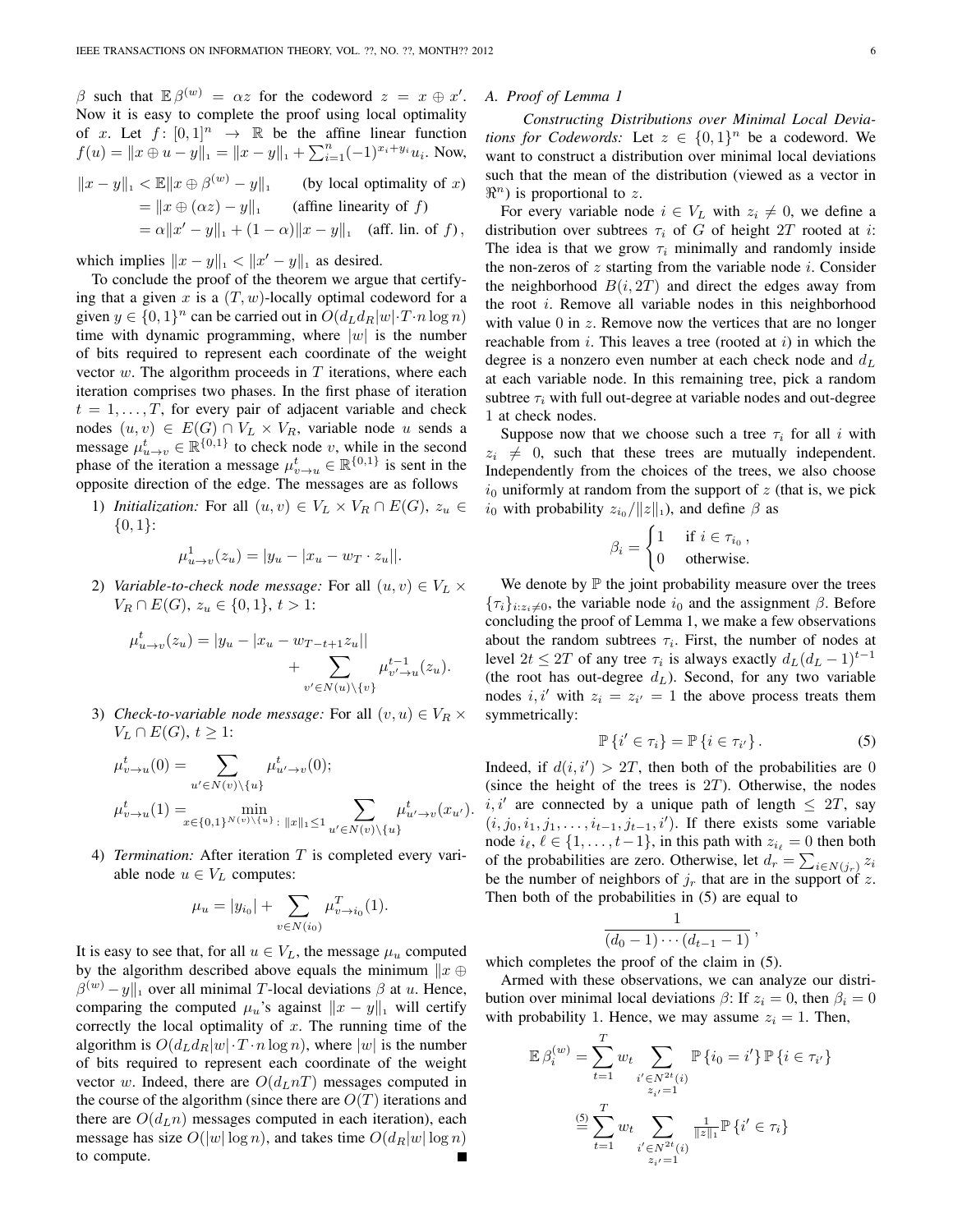$$
= \frac{1}{\|z\|_1} \sum_{t=1}^T w_t \mathbb{E} \left| \tau_i \cap N^{2t}(i) \right|
$$
  

$$
= \frac{1}{\|z\|_1} \sum_{t=1}^T w_t \cdot d_L (d_L - 1)^{t-1}
$$

Therefore, we have the desired conclusion  $\mathbb{E} \beta^{(w)} = \alpha z$  with  $\alpha = \sum_{t=1}^{T} w_t \cdot d_L (d_L - 1)^{t-1} / ||z||_1.$ 

## V. FINDING LOCALLY OPTIMAL CODEWORDS

We briefly describe how to find a  $(T, w)$ -locally optimal codeword for a given  $y \in \{0, 1\}^n$  if such a codeword exists. The algorithm is a weighted version of the min-sum algorithm (see, e.g., Chapter 3 of [10]). It proceeds in T iterations,  $T <$  $\frac{1}{4}$ girth(*G*), where each iteration comprises two phases. In the first phase of iteration  $t = 1, \ldots, T$ , for every pair of adjacent variable and check nodes  $(u, v) \in E(G) \cap V_L \times V_R$ , variable node u sends a message  $\mu_{u \to v}^t \in \mathbb{R}^{\{0,1\}}$  to check node v, while in the second phase of the iteration a message  $\mu_{v \to u}^t \in \mathbb{R}^{\{0,1\}}$ is sent in the opposite direction of the edge. The messages are as follows

1) *Initialization:* For all  $(u, v) \in E(G) \cap V_L \times V_R$ ,  $z_u \in$  $\{0,1\}$ :

$$
\mu^1_{u \to v}(z_u) = |w_T \cdot z_u - y_u|.
$$

2) *Variable-to-check node message:* For all  $(u, v) \in$  $E(G) \cap V_L \times V_R$ ,  $z_u \in \{0,1\}$ ,  $t > 1$ :

$$
\mu_{u \to v}^t(z_u) = |w_{T-t+1} \cdot z_u - y_u| + \sum_{v' \in N(u) \setminus \{v\}} \mu_{v' \to u}^{t-1}(z_u).
$$

3) *Check-to-variable node message:* For all  $(v, u) \in$  $E(G) \cap V_R \times V_L$ ,  $z_u \in \{0, 1\}$ ,  $t \geq 1$ :

$$
\mu_{v \to u}^t(z_u) = \min_{\substack{x \; : \; x_u = z_u \text{ and} \\ \sum_{u' \in N(v)} x_{u'} \text{ even}}} \sum_{u' \in N(v) \setminus \{u\}} \mu_{u' \to v}^t(x_{u'}).
$$

4) *Termination:* After iteration T is completed, every variable node  $u \in V_L$  computes:

$$
z_u^T = \arg\min_{x_u \in \{0,1\}} \left\{ y_u + \sum_{v' \in N(u)} \mu_{v' \to u}^T(x_u) \right\}.
$$

We show the following lemma.

*Lemma 2:* If x is a  $(T, w)$ -locally optimal codeword for  $y \in \{0,1\}^n$  and  $T < \frac{1}{4}$ girth $(G)$ , then for all u the values computed at termination by the above algorithm satisfy:

$$
z_u^T = x_u.
$$

*Proof:* Due to the symmetry of the code we can assume, without loss of generality, that  $x = (0, 0, \dots, 0)$ . Hence, we want to establish that, for all  $u, z_u^T = 0$ . For  $\chi \in \{0, 1\}^n$  let us define:

$$
\chi_i^{(w)} = \begin{cases} w_t \chi_i & \text{if } d(u,i) = 2t \text{ and } 1 \le t \le T, \\ 0 & \text{otherwise.} \end{cases}
$$

It is clear from the definition of our algorithm that, for every variable node u and because  $T < \frac{1}{4}$ girth $(G)$ ,

$$
z_u^T = \arg \min_{\substack{\chi \in \{0, 1\}^n : \chi \text{ satisfies all}}} \left\{ ||\chi^{(w)} - y||_1 \right\}.
$$
 (6) check nodes in  $B(u, 2T)$ 

Now we use the following decomposition lemma due to Wiberg (see Lemma 4.3 in [10]).

*Lemma 3:* For  $s \in \{0,1\}$  let  $\mathcal{B}^s := \{ \chi \in \mathcal{B} \}$  $\{0,1\}^n \mid \chi$  satisfies all check nodes in  $B(u, 2T)$  and  $\chi_u = s\}.$ Moreover, let  $\mathcal E$  be the set of minimal T-local deviations at  $u$ . Then any  $\chi \in \mathcal{B}^1$  can be decomposed as  $\chi = \chi' + e$ , where  $\chi' \in \mathcal{B}^0$ ,  $e \in \mathcal{E}$  and  $\chi'$ , e have disjoint supports (i.e, for all  $u' \in V_L$ ,  $\chi'_{u'}$  and  $e_{u'}$  cannot be both 1).

Armed with this lemma we can conclude the proof. Indeed, assume that  $z_u^T = 1$ . Then (6) implies that there exists some  $\hat{\chi} \in \mathcal{B}^1$  such that

$$
||\hat{\chi}^{(w)} - y||_1 \le ||\chi'^{(w)} - y||_1, \forall \chi' \in \mathcal{B}^0,
$$

where  $\mathcal{B}^0$  and  $\mathcal{B}^1$  are defined as in Lemma 3. But the same lemma implies that

$$
\hat{\chi} = \chi' + e,
$$

where  $\chi' \in \mathcal{B}^0$ ,  $e \in \mathcal{E}$  and  $\chi'$ , e have disjoint support. It is easy to check that

$$
||\hat{\chi}^{(w)} - y||_1 = ||{\chi'}^{(w)} - y||_1 + ||e^{(w)} - y||_1 - ||y||_1.
$$

Combining the last three equations we have that

$$
||e^{(w)} - y||_1 \le ||y||_1,
$$

a contradiction to our assumption that  $0^n$  is  $(T, w)$ -locally optimal for  $y$  at  $u$ .

Hence, the algorithm described above computes a  $(T, w)$ locally optimal codeword for a given  $y \in \{0,1\}^n$ , if such a codeword exists. The running time of the algorithm is  $O(d_L d_R n \cdot |w| \cdot T^2 \cdot \log(d_L d_R))$ , where  $|w|$  is the number of bits required to represent each coordinate of the weight vector w. Indeed, there are  $O(d_L nT)$  messages computed in the course of the algorithm (since there are  $O(T)$  iterations and there are  $O(d_Ln)$  messages computed in each iteration), each message has bit length  $O(|w| \cdot T \cdot \log(d_L d_R))$ , and takes time  $O(d_R \cdot |w| \cdot T \cdot \log(d_L d_R))$  to compute. To argue the latter we use a straightforward dynamic program to do the minimization of Step (3) in  $O(d_R \cdot |w| \cdot T \cdot \log(d_L d_R))$  bit operations.

### VI. LOCAL OPTIMALITY IMPLIES LP OPTIMALITY

*Proof of Theorem 4:* Let  $x \in \{0, 1\}^n$  be a codeword in  $\mathcal{C}(G)$  and let  $y \in \{0,1\}^n$ . The following lemma is completely analogous to Lemma 1, and follows from the fact that LP solutions look locally like distributions over codewords.

*Lemma 4:* Let  $T < \frac{1}{4} \text{girth}(G)$  and  $w \in [0, 1]^T$ . Then for every non-zero LP solution  $z \in [0,1]^n$ , there exists a distribution over minimal T-local deviations  $\beta$  such that

$$
\mathbb{E}\,\beta^{(w)}=\alpha z\,,
$$

where  $\alpha \stackrel{\text{def}}{=} \sum_{t=1}^{T} w_t \frac{d_L (d_L-1)^{t-1}}{\|z\|_1}$  $\frac{z-1}{\|z\|_1}$ .

Using a distribution over minimal local deviations from Lemma 4, we can prove Theorem 4 in almost the same way as Theorem 2 in the previous section. The only additional ingredient is the following simple property of LP solutions. Recall that for  $x \in \{0,1\}^n$  and  $x' \in [0,1]^n$ , we denote by  $x \oplus x'$  the vector whose *i*th coordinate is  $|x_i - x'_i|$ . The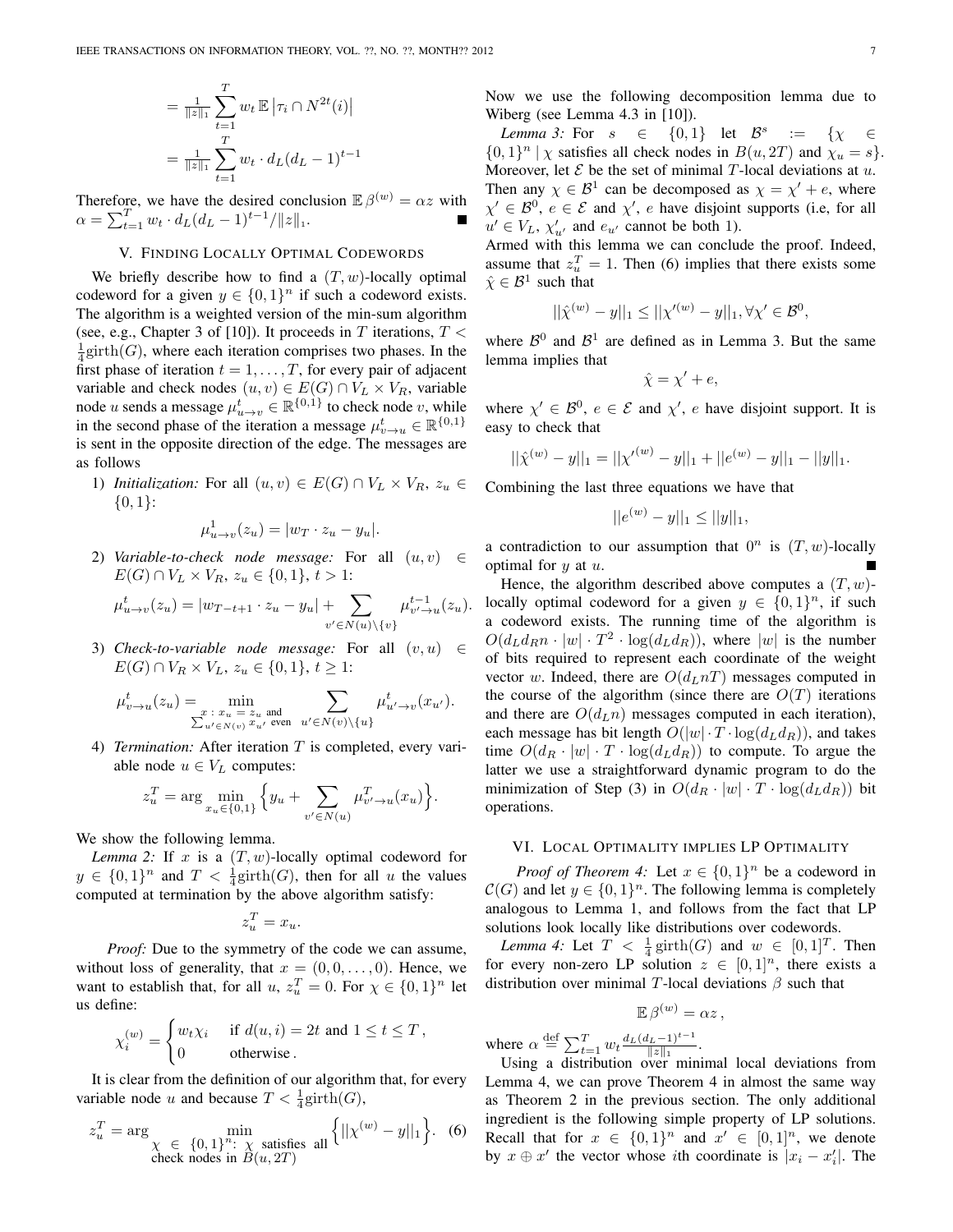next lemma is straightforward using the observation that the defining property of an LP solution (specifically, (2)) is that locally (for every check node) it can be viewed as a convex combination of even-parity vectors.

Lemma 5: Let  $x$  be a codeword and  $x'$  be an LP solution (i.e., it satisfies (2)). Then  $x \oplus x'$  is also an LP solution.

Now we can prove the main theorem.

*Proof of Theorem 4:* Let x be a  $(T, w)$ -locally optimal codeword for  $y \in \{0,1\}^n$ . We want to show that for every LP solution  $x' \neq x$ , the distance to y increases, that is,  $||x - y||$  $||y||_1 < ||x'-y||_1$ . By Lemma 4, there exists a distribution over minimal T-local deviations  $\beta$  such that  $\mathbb{E} \beta^{(w)} = \alpha z$  for the LP solution  $z = x \oplus x'$ . Let  $f : [0, 1]^n \to \mathbb{R}$  be the affine linear function  $f(u) = ||x \oplus u - y||_1 = ||x - y||_1 + \sum_{i=1}^n (-1)^{x_i + y_i} u_i.$ Now,

$$
||x - y||_1 < \mathbb{E}||x \oplus \beta^{(w)} - y||_1
$$
 (by local optimality of x)  
=  $||x \oplus (\alpha z) - y||_1$  (affine linearity of f)  
=  $\alpha ||x' - y||_1 + (1 - \alpha) ||x - y||_1$  (aff. lin. of f),

which implies  $||x - y||_1 < ||x' - y||_1$  as desired.

#### *A. Proof of Lemma 4*

*Constructing Distributions over Minimal Local Deviations for LP Solutions:* Let  $z \in [0,1]^n$  be a non-zero LP solution. The proof of the current lemma is very similar to the proof of Lemma 1 (the integral case). The following lemma is essentially the only additional ingredient of the proof.

*Lemma 6:* For every nonzero LP solution z and every  $j \in$  $V_R$ , we can find a function  $\rho_j : V_L \times V_L \to \mathbb{R}_+$  such that

1) for every neighbor  $i \in N(j)$ 

$$
z_i = \sum_{i' \in N(j) \setminus \{i\}} \rho_j(i, i'),
$$

2) for any two neighbors  $i, i' \in N(j)$ ,

$$
\rho_j(i,i') = \rho_j(i',i) \, .
$$

*Proof:* Since z is an LP solution, it is a convex combination of assignments in  $C_j = \{ \gamma \in \{0,1\}^n \}$  $\sum$ |  $i \in N(j)$   $\gamma_i \equiv 0 \mod 2$ . Hence, there are multipliers  $\alpha_{\gamma} \ge 0$ with  $\sum_{\gamma \in C_j}^{\infty} \alpha_{\gamma} = 1$  such that  $z = \sum_{\gamma \in C_j} \alpha_{\gamma} \gamma$ . Now we can define  $\rho_j(i,i')$  as

$$
\rho_j(i, i') = \sum_{\substack{\gamma \in C_j \\ \gamma_i = 1, \gamma_{i'} = 1}} \alpha_{\gamma} \frac{\gamma_i \gamma_{i'}}{\sum_{i'' \in N(j) \setminus \{i\}} \gamma_{i''}}.
$$

The second property (symmetry) follows from the fact  $\sum_{i'' \in N(j) \setminus \{i\}} \gamma_{i''} = \sum_{i'' \in N(j) \setminus \{i'\}} \gamma_{i''}$  for  $\gamma_i = \gamma_{i'} = 1$ . The first property (marginalization) can be verified directly.

*Remark 2:* The function  $\rho_j$  has a natural probabilistic interpretation. As in the proof, we can think of  $z$  as the mean of a distribution over assignments  $\gamma \in C_i$ . For a variable node  $i \in N(j)$  with  $z_i > 0$ , we sample an assignment  $\gamma$  from this distribution conditioned on the event  $\gamma_i = 1$ . Now we output a random variable node  $i' \in N(j) \setminus \{i\}$  with  $\gamma_{i'} = 1$ . The probability that we output i' is exactly  $\rho_j(i,i')/z_i$ . Note that the function  $\rho_i$  is not fully determined by z, since we could realize z as mean of two very different distributions.

The distribution over minimal T-local deviations  $\beta$  we construct for the LP solution  $z$  is very similar to the distribution used in Lemma 1 (especially taking into account the probabilistic interpretation of the functions  $\rho_i$ ). As before, we first define for every variable node i with  $z_i > 0$ , a distribution over height-2T skinny trees  $\tau_i$  rooted at *i*: we start by choosing  $i$  as the root. From any chosen variable node, we branch to all its neighbors in the next level. From any chosen check node  $j$ , we go to a random neighbor, chosen according to the transition probabilities  $\rho_j(\cdot, \cdot)$ . More precisely, if we reached j from a variable node  $i_{\rm in}$ , then we select the next variable node  $i_{\rm out}$  at random from  $N(j) \setminus \{i_{\rm in}\}\$ , with probability  $\rho_i(i_{\rm in}, i_{\rm out})/z_{i_{\rm in}}$ .

We can now define the distribution over minimal local deviations  $\beta$ : For every variable node *i* with  $z_i > 0$ , we independently choose a tree  $\tau_i$  as described above. Independently from the choices of the trees, we also choose a variable node  $i_0$  at random according to the probabilities  $z_{i_0}/||z||_1$ . Finally, we output the minimal T-local deviation  $\beta$  defined by

$$
\beta_i = \begin{cases} 1 & \text{if } i \in \tau_{i_0}, \\ 0 & \text{otherwise}. \end{cases}
$$

We make a few observations. First, the number of nodes at level 2t of  $\tau_{i_0}$  is exactly  $d_L(d_L - 1)^{t-1}$ . Second, for any two variable nodes  $i, i'$  that lie in the support of z and have distance  $\leq 2T$  to each other, the above process for constructing a random skinny tree treats them symmetrically:

$$
z_i \mathbb{P} \left\{ i' \in \tau_i \right\} = z_{i'} \mathbb{P} \left\{ i \in \tau_{i'} \right\} \tag{7}
$$

The reason is that  $i, i'$  are connected by a single path of length  $\leq 2T$ , say  $(i, j_0, i_1, j_1, \ldots, i_{t-1}, j_{t-1}, i')$ . If  $z_{i_\ell} = 0$  for some variable node  $i_\ell$  on this path, both sides of (7) are naught. Otherwise, both sides of (7) are equal to

$$
\frac{\rho_{j_0}(i,i_1)\cdots \rho_{j_{t-1}}(i_{t-1},i')}{z_{i_1}\cdots z_{i_{t-1}}}.
$$

Armed with these observations, we can compute the mean of our distribution over (w-weighted) minimal local deviations: For every i with  $z_i > 0$ , we have

$$
\mathbb{E} \beta_i^{(w)} = \sum_{t=1}^T w_t \sum_{i' \in N^{2t}(i)} \mathbb{P} \{i_0 = i' \} \mathbb{P} \{i \in \tau_{i'}\}
$$
\n
$$
= \sum_{t=1}^T w_t \sum_{i' \in N^{2t}(i)} \frac{z_{i'}}{\|z\|_1} \mathbb{P} \{i \in \tau_{i'}\}
$$
\n
$$
\overset{(7)}{=} \sum_{t=1}^T w_t \sum_{i' \in N^{2t}(i)} \frac{z_{i'}}{\|z\|_1} \mathbb{P} \{i' \in \tau_i\}
$$
\n
$$
\overset{(7)}{=} \sum_{i=1}^T w_t \sum_{i' \in N^{2t}(i)} \frac{z_{i}}{\|z\|_1} \mathbb{P} \{i' \in \tau_i\}
$$
\n
$$
= z_i \cdot \frac{1}{\|z\|_1} \sum_{t=1}^T w_t \mathbb{E} \left|\tau_i \cap N^{2t}(i)\right|
$$
\n
$$
= z_i \cdot \frac{1}{\|z\|_1} \sum_{t=1}^T w_t \cdot d_L (d_L - 1)^{t-1}
$$

Therefore, we have the desired conclusion  $\mathbb{E} \beta^{(w)} = \alpha z$ with  $\alpha = \sum_{t=1}^{T} w_t \cdot d_L (d_L - 1)^{t-1} / ||z||_1$ .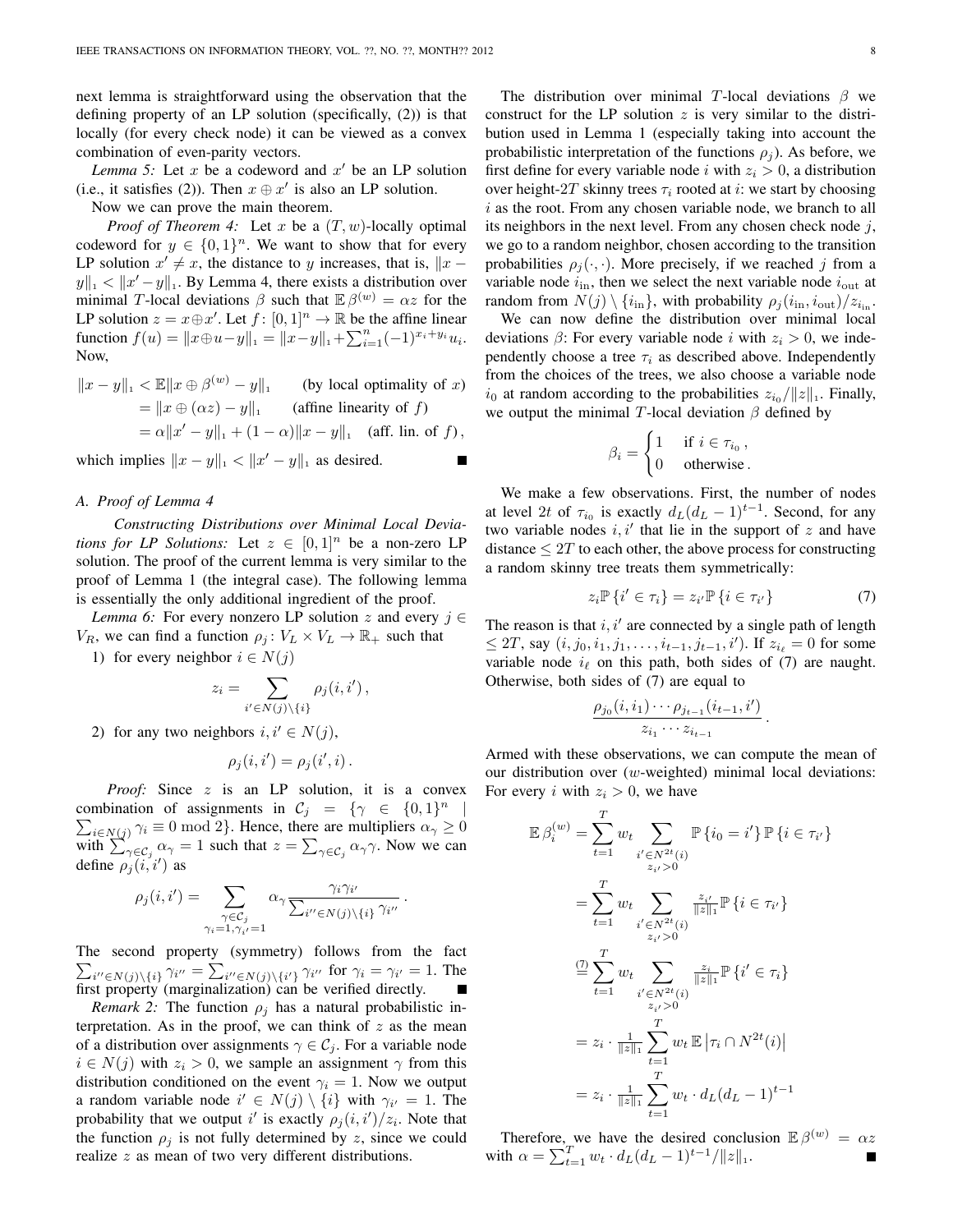# VII. PROBABILISTIC ANALYSIS OF LOCAL OPTIMALITY ON TREES

For the purposes of this section, let us define a notion of optimality of a codeword in the immediate neighborhood of a variable node  $i_0 \in V_L$ , by appropriately restricting Definition 2 of Section III.

*Definition 3: (Single Neighborhood Optimality)* A codeword  $x \in \{0,1\}^n$  is  $(i_0, T, w)$ -locally optimal for  $y \in \{0,1\}^n$ if for all minimal T-local deviations  $\beta$  at  $i_0$ ,

$$
||x \oplus \beta^{(w)} - y||_1 > ||x - y||_1.
$$

Now, for a fixed weight vector w, variable node  $i_0 \in V_L$ , and codeword  $x \in \mathcal{C}(G)$ , we are interested in the probability

$$
\mathbb{P}_{y \sim_{p} x} \left\{ x \text{ is } (i_0, T, w)\text{-locally } \right\},\tag{8}
$$
 optimal for  $y$ 

where  $\mathbb{P}_{y \sim_p x}$  is the measure defined by flipping every bit of  $x$  independently with probability  $p$  to obtain  $y$ .

If  $T < \frac{1}{4}$  girth(G), the symmetry of the code and the channel imply that Probability (8) does not depend on the choice of x and  $i_0$ . Therefore, estimating this probability can be reduced to the study of a concrete random process on a fixed regular tree (see Definition 4).

*Definition 4:*  $(T, \omega)$ *-Process on a*  $(d_L, d_R)$ *-Tree:* Let  $T$  be a directed tree of height  $2T$ , rooted at a vertex  $v_0$ . The root has out-degree  $d<sub>L</sub>$  and the vertices in level 2T have outdegree 0. The vertices in any other even level have outdegree  $d<sub>L</sub> - 1$ . The vertices in odd levels have out-degree  $d_R - 1$ . The vertices in even levels are called *variable nodes* and the vertices in odd levels are called *check nodes*. For  $\ell \in \{0, \ldots, 2T\}$ , let us denote by  $V_{\ell}$  the set of vertices of  $\mathcal{T}$ at height  $\ell$  (the leaves have height 0 and the root has height 2T).

A *skinny subtree* of T is a vertex set  $\tau \subseteq V(\mathcal{T})$  such that the induced subgraph is a directed connected tree rooted at  $v_0$  where each variable node in  $\tau$  has full out-degree and each check node in  $\tau$  has out-degree exactly 1. For a  $\{1, -1\}$ -assignment  $\eta$  to the variable nodes of  $\mathcal T$  and  $\omega \in [0,1]^{0,1,\dots,T-1}$ , we define the  $\omega$ -weighted value of a skinny subtree  $\tau$  as

$$
\mathrm{val}_{\omega}(\tau;\eta) \stackrel{\text{def}}{=} \sum_{\ell=0}^{T-1} \sum_{v \in \tau \cap V_{2\ell}} \omega_{\ell} \cdot \eta_v \, .
$$

(In words, we sum the values of the variable nodes in  $\tau$ weighted according to their height.)

For  $p \in (0, 1)$ , we are interested in the probability

$$
\mathbb{P}_p \left\{ \min_{\tau} \operatorname{val}_{\omega}(\tau; \eta) > 0 \right\},\,
$$

where the minimum is over all skinny subtrees  $\tau$  and the measure  $\mathbb{P}_p$  on  $\eta$  is defined by choosing  $\eta_v = 1$  with probability  $1 - p$ , and  $\eta_v = -1$  with probability p.

**Notation:** Notice the subtle difference between  $\omega$  and  $w$ . Both  $\omega$  and  $w$  represent weight vectors. However,  $\omega$ , used in Definition 4 and throughout this section, assigns weights to the levels of a tree in a bottom-up fashion, i.e. its first coordinate corresponds to the leaves of the tree. On the other hand,  $w$ , used throughout the previous sections, assigns weights to the levels of a tree in a top-down fashion, i.e. its first coordinate corresponds to the variables closest to the root of the tree.

The following lemma makes the connection of the above random process to local optimality and the relation of  $\omega$  and w precise.

*Lemma 7:* Let  $T < \frac{1}{4}$  girth(*G*). Then,

$$
\mathbb{P}_{y \sim_{p} x} \left\{ \begin{array}{c} x \text{ is } (i_0, T, w)\text{-locally} \\ \text{optimal for } y \end{array} \right\}
$$

$$
= \mathbb{P}_p \left\{ \min_{\tau} \text{val}_{\omega}(\tau; \eta) > 0 \right\},
$$

where  $\omega_{\ell} = w_{T-\ell}$ , for  $\ell = 0, \ldots, T-1$ .

*Proof:* The subgraph of G in  $B(i_0, 2T)$  is isomorphic to the tree  $\mathcal T$  of Definition 4. Let then  $\varphi: B(i_0, 2T) \to V(\mathcal T)$  be one of the isomorphisms between the two graphs.

First, we observe that x is  $(i_0, T, w)$ -locally optimal for y if and only if

$$
\min_{\beta} \sum_{t=1}^{T} \sum_{i \in N^{2t}(i_0)} w_t \cdot (-1)^{x_i + y_i} \beta_i > 0,
$$

where the minimum is over all minimal T-local deviations  $\beta$ at i<sub>0</sub>. The reason is that  $||x \oplus \beta^{(w)} - y||_1 - ||x - y||_1$  can be expanded as  $\sum_{i=1}^{n} \beta_i^{(w)} (-1)^{x_i+y_i}$ , as is easily checked.

We also note that the isomorphism  $\varphi$  gives rise to a bijection between the minimal deviations  $\beta$  in  $B(i_0, 2T)$  and the skinny subtrees  $\tau$  of  $\mathcal T$ . We define  $\varphi(\beta)$  to be the skinny tree that contains all variable nodes v with  $\beta_{\varphi^{-1}(v)} = 1$ .

Now imagine coupling the random variables  $y$  and  $\eta$  in such a way that

$$
\eta_v = (-1)^{x_i + y_i}
$$
, where  $i = \varphi^{-1}(v)$ .

These  $\eta_v$ 's are iid  $+1/-1$  distributed with probability p of being −1, so the distribution is correct. Furthermore we claim that  $||x \oplus \beta^{(w)} - y||_1 - ||x - y||_1 = \text{val}_{\omega}(\varphi(\beta); \eta)$ . The reason is that for all  $\beta$  and  $\tau = \varphi(\beta)$ 

$$
||x \oplus \beta^{(w)} - y||_1 - ||x - y||_1
$$
  
=  $\sum_{t=1}^{T} \sum_{i \in N^{2t}(i_0)} w_t \cdot (-1)^{x_i + y_i} \beta_i = \sum_{t=1}^{T} \sum_{i \in N^{2t}(i_0)} w_t \cdot \eta_{\varphi(i)} \beta_i$   
=  $\sum_{t=1}^{T} \sum_{v \in \tau \cap V_{2T - 2t}} w_t \cdot \eta_v = \sum_{\ell=0}^{T-1} \sum_{v \in \tau \cap V_{2\ell}} \omega_\ell \cdot \eta_v$   
=  $\text{val}_{\omega}(\phi(\beta); \eta).$ 

Let us define

$$
\Pi_{p,d_L,d_R}(T,\omega) \stackrel{\text{def}}{=} \mathbb{P}_p \left\{ \min_{\tau} \text{val}_{\omega}(\tau;\eta) \leq 0 \right\},\,
$$

where val is defined as in Definition 4. With this notation, Lemma 7 together with Theorem 4 (Local optimality implies LP optimality) has the following consequence.

*Lemma 8:* Let  $p \in (0, 1)$ , G be a  $(d_L, d_R)$ -regular bipartite graph,  $x \in \mathcal{C}(G)$  be a codeword, and  $w \in [0,1]^T$  be a weight vector with  $T < \frac{1}{4}$ girth(G). Suppose y is obtained from x

П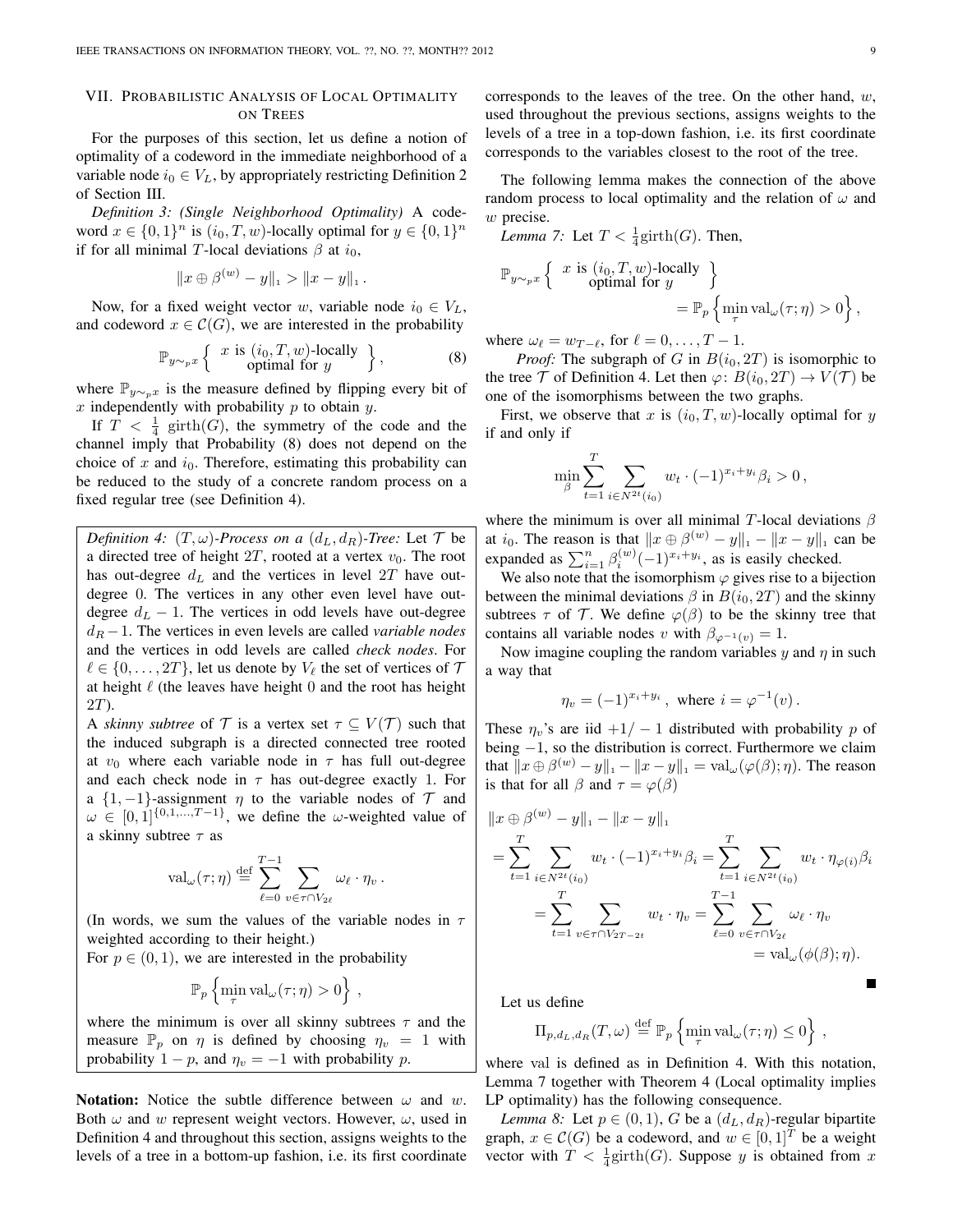by flipping every bit independently with probability  $p$ . Then, codeword x is  $(T, w)$ -locally optimal with probability at least

$$
1 - n \cdot \Pi_{p,d_L,d_R}(T,\omega) , \quad \text{where } \omega_\ell = w_{T-\ell} .
$$

And with at least the same probability,  $x$  is also the unique optimal LP solution given  $y$ .

By virtue of Lemma 8, to understand the probability of LP decoding success, it is sufficient to estimate the probability  $\Pi_{p,d_L,d_R}(T,\omega)$ , for a given weight vector  $\omega$ , bit error rate  $p \in (0, 1)$ , and degrees  $(d_L, d_R)$ . We give such estimates in the following subsection.

# *A. Bounding Processes on Trees by Evolving Laplace Transforms*

We are going to study the probability of the existence of a negative value skinny subgraph in the  $(T, \omega)$ -process in a recursive fashion, starting from the leaves of the tree  $\mathcal{T}$ .

We define the following correlated random variables  $Z_u$  for the vertices u of  $\mathcal{T}$ : The variable  $Z_u$  is equal to the minimum value of a skinny tree in the subtree  $\mathcal{T}_u$  below the (variable or check) node u,

$$
Z_u \stackrel{\text{def}}{=} \min_{\tau \cap \mathcal{T}_u \neq \emptyset} \sum_{\ell=0}^{T-1} \sum_{v \in \tau \cap V_{2\ell} \cap \mathcal{T}_u} \omega_{\ell} \cdot \eta_v \, .
$$

Here,  $\tau$  ranges over all skinny subtrees of  $\mathcal{T}$ .

Let  $N^+(u)$  denote the set of neighbors of u that can be reached by one of its outgoing edges. The variables  $Z_u$  satisfy the following recurrence relations:

$$
Z_{v_0} = \sum_{v \in N^+(v_0)} Z_v
$$
  
\n
$$
Z_u = \omega_{\ell} \eta_u + \sum_{v \in N^+(u)} Z_v \qquad (u \in V_{2\ell}, 0 \le \ell < T)
$$
  
\n
$$
Z_u = \min_{v \in N^+(u)} Z_v \qquad (u \in V_{2\ell+1}, 0 \le \ell < T)
$$

Note that  $Z_{v_0}$  is just the minimum value of a skinny tree in the tree T. Hence,  $\Pi_{p,d_L,d_R}(T,\omega) = \mathbb{P}\{Z_{v_0} \leq 0\}.$ 

By symmetry, the distribution of a variable  $Z_u$  depends only on the height of vertex  $u$ . Also, for a fixed  $\ell$ , the variables in  ${Z_u}_{u \in V_\ell}$  are mutually independent, because for any two vertices  $u, u'$  of the same height  $\ell$ , the subtrees  $\mathcal{T}_u$  and  $\mathcal{T}_{u'}$ are disjoint.

It follows that we can define random variables  $X_0, \ldots, X_{T-1}, Y_0, \ldots, Y_{T-1}$  in the following way, so that  $X_\ell$  has the same distribution as  $Z_u$  for  $u \in V_{2\ell+1}$  and  $Y_\ell$  has the same distribution as  $Z_u$  for  $u \in V_{2\ell}$ ,

$$
Y_0 = \omega_0 \eta
$$
  
\n
$$
X_{\ell} = \min \left\{ Y_{\ell}^{(1)}, \dots, Y_{\ell}^{(d_R - 1)} \right\} \quad (0 \le \ell < T)
$$
  
\n
$$
Y_{\ell} = \omega_{\ell} \eta + X_{\ell-1}^{(1)} + \dots + X_{\ell-1}^{(d_L - 1)} \quad (0 < \ell < T)
$$

Here,  $\eta$  is a random variable that takes value 1 with probability  $1 - p$  and value  $-1$  with probability p. The notation  $X^{(1)}, \ldots, X^{(d)}$  means that we take d mutually independent copies of the random variable  $X$  (the copies are also independent of  $\eta$  in the last equation).

We use the Laplace transform of  $X_{T-1}$  in order to bound the probability  $\Pi_{p,d_L,d_R}(T,\omega)$ . Notice that in the following lemma and the remaining of this section, variable  $t$  is realvalued and has nothing to do with indexing levels of the tree; for that purpose we will be using instead the variables  $\ell$  and s.

*Lemma 9:* For every  $t \geq 0$ ,  $T \geq 1$ ,

$$
\Pi_{p,d_L,d_R}(T,\omega) \leq (\mathbb{E} e^{-tX_{T-1}})^{d_L}.
$$

*Proof:* As noted before,  $\Pi_{p,d_L,d_R}(T,\omega) = \mathbb{P}\{Z_{v_0} \leq 0\}.$ Hence, by Markov's inequality

$$
\Pi_{p,d_L,d_R}(T,\omega) = \mathbb{P}\left\{e^{-tZ_{v_0}} \ge 1\right\} \le \mathbb{E} \, e^{-tZ_{v_0}} \, .
$$

The variable  $Z_{v_0}$  is equal to the sum of the Z-values of its  $d<sub>L</sub>$  children. Each child of the root  $v<sub>0</sub>$  has height  $2T - 1$ and hence its Z-value has the same distribution as  $X_{T-1}$ . Using this and independence, we have as desired  $\mathbb{E}e^{-tZ_{v_0}} =$  $\left(\mathbb{E}e^{-tX_{T-1}}\right)^{d_L}$ .

The following is our key lemma for estimating the probability  $\Pi_{p,d_L,d_R}(T,\omega)$  (or more precisely, the Laplace transform of  $X_{T-1}$ ). For the sake of brevity, let us denote  $d'_L = d_L - 1$ and  $d'_{R} = d_{R} - 1$ .

*Lemma 10:* For  $\ell$ , s with  $0 \le s \le \ell < T$ , we have

$$
\mathbb{E} e^{-tX_{\ell}} \leq (\mathbb{E} e^{-tX_s})^{d'_L^{\ell-s}} \cdot \prod_{k=0}^{\ell-s-1} (d'_R \mathbb{E} e^{-t\omega_{\ell-k}\eta})^{d'_L^k}.
$$

*Proof:* We derive the relation for  $s = \ell - 1$ . The general case follows by induction on  $\ell - s$ .

Since  $Y_\ell$  is a sum of mutually independent variables,

$$
\mathbb{E} e^{-tY_{\ell}} = (\mathbb{E} e^{-t\omega_{\ell}\eta}) (\mathbb{E} e^{-tX_{\ell-1}})^{d'_{L}}.
$$

We use a relatively crude estimate to bound the Laplace transform of  $X_\ell$  in terms of the Laplace transform of  $Y_\ell$ . By the definition of  $X_{\ell}$ , we have  $\exp(-tX_{\ell}) \leq \exp(-tY_{\ell}^{(1)}) +$  $\dots + \exp(-tY_{\ell}^{(d_R-1)})$  with probability 1. Hence,

$$
\mathbb{E} e^{-tX_{\ell}} \le d'_R \mathbb{E} e^{-tY_{\ell}} = (d'_R \mathbb{E} e^{-t\omega_{\ell}\eta}) (\mathbb{E} e^{-tX_{\ell-1}})^{d'_L},
$$

which is the desired bound for  $s = \ell - 1$ .

Armed with these general bounds on  $\Pi_{p,d_L,d_R}(T,\omega)$  and the Laplace transform of  $X_{\ell}$ , we can now derive several concrete bounds on  $\Pi_{p,d_L,d_R}(T,\omega)$ .

*Uniform Weights:* In this paragraph, we will consider the case  $\omega = 1$ . We apply Lemma 10 for  $s = 0$ . For brevity, let us denote  $c_1 = \mathbb{E} e^{-tX_0}$  and  $c_2 = d'_R \mathbb{E} e^{-t\eta}$ . Note that  $c_1 \le c_2$ (using the same argument as in the proof of Lemma 10). For reasons that become apparent shortly, let us choose  $t \geq 0$  so as to minimize  $c := c_1 \cdot c_2^{1/(d_L - 2)}$ . We will assume  $c < 1$ . Now, the bound of Lemma 10 simplifies to

$$
\mathbb{E} e^{-tX_{\ell}} \leq c_1^{d'_L{}^{\ell}} \cdot c_2^{\sum_{k=0}^{\ell-1} d'_L{}^k} = c_1^{d'_L{}^{\ell}} \cdot \left( c_2^{1/(d'_L-1)} \right)^{d'_L{}^{\ell}-1}
$$
  
=  $c^{d'_L{}^{\ell}} \cdot c_2^{-1/(d'_L-1)} \leq c^{d'_L{}^{\ell}-1}.$ 

(To obtain the last inequality we used that  $c_1 < 1$ , which is implied by our assumption that  $c < 1$ , given that  $c_1 \leq c_2$  and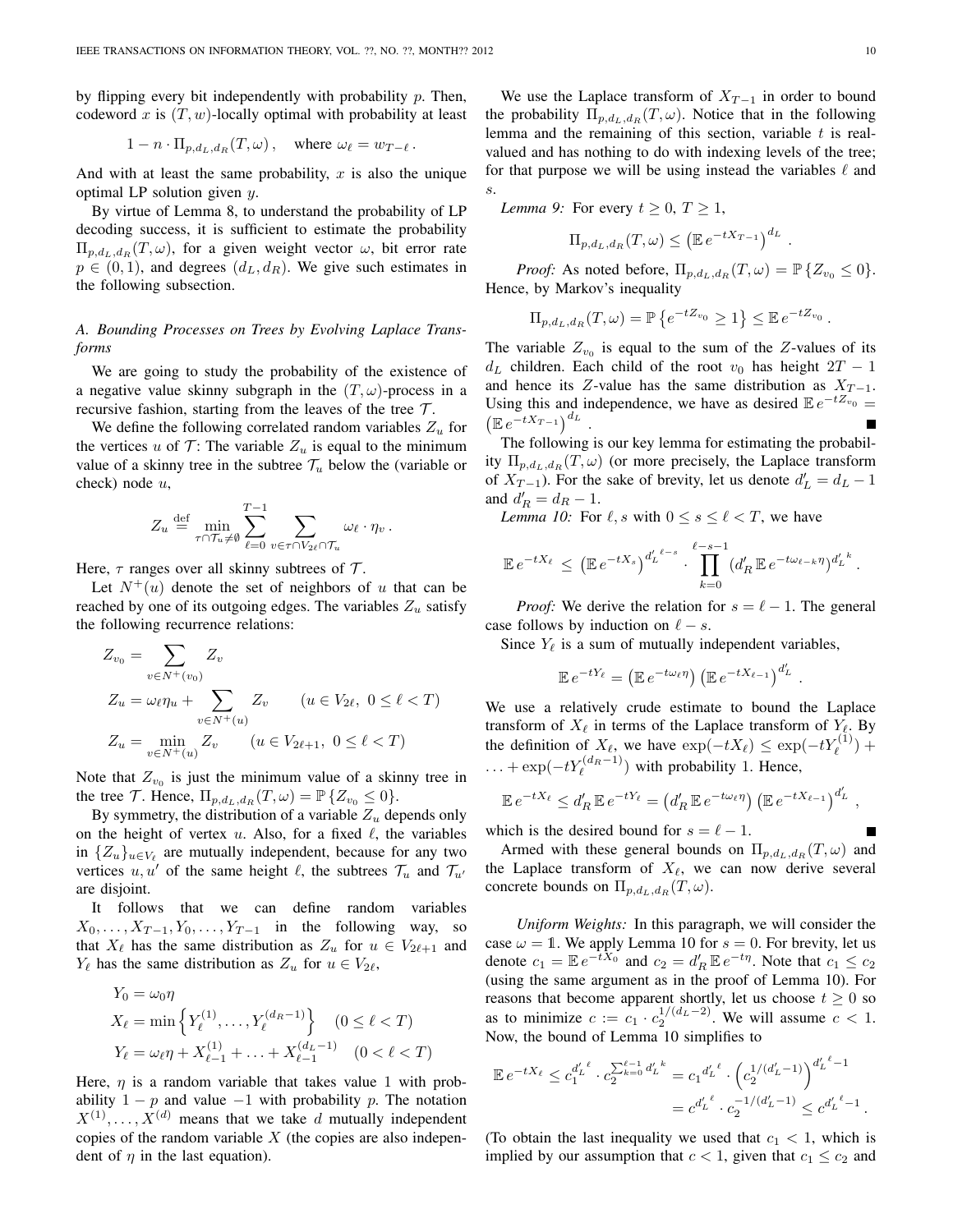that  $c = c_1 \cdot c_2^{1/(d_L - 2)}$ .) By Lemma 9 we can conclude from this bound that

$$
\Pi_{p,d_L,d_R}(T,\mathbb{1}) \leq c^{d_L d'_L T - 1} - d_L.
$$

Next, let us compute  $c_1$  and  $c_2$  as functions of p,  $d_L$  and  $d_R$ . The variable  $X_0$  has the following distribution

$$
X_0 = \begin{cases} +1, & \text{with probability } (1-p)^{d_R - 1}, \\ -1, & \text{with probability } 1 - (1-p)^{d_R - 1}. \end{cases}
$$

Hence,

$$
c_1 = \mathbb{E} e^{-tX_0} = (1-p)^{d_R-1} e^{-t} + (1-(1-p)^{d_R-1}) e^t.
$$

We also have

$$
c_2 = (d_R - 1) ((1 - p)e^{-t} + pe^t).
$$

Putting together the calculations in this paragraph, we proved the following general bound on  $\Pi_{p,d_L,d_R}(T, \mathbb{1}).$ 

*Lemma 11:* If  $p \in (0,1)$  and  $d_L, d_R > 2$  satisfy the condition

$$
c = \min_{t \ge 0} \left\{ \left( (1-p)^{d_R - 1} e^{-t} + (1 - (1-p)^{d_R - 1}) e^t \right) \right. \\ \left. \left. \left( (d_R - 1) \left( (1-p)e^{-t} + pe^t \right) \right)^{1/(d_L - 2)} \right\} < 1 \,,
$$

then for  $T \in \mathbb{N}_+$  and  $\omega = (1, \dots, 1) \in [0, 1]^T$ , we have

$$
\Pi_{p,d_L,d_R}(T,\omega) \leq c^{d_L d_L^{T-1}-d_L}.
$$

For (3, 6)-regular graphs, we have the following corollary.

*Corollary 1:* Let  $p \le 0.02$ ,  $d_L = 3$ , and  $d_R = 6$ . Then, there exists a constant  $c < 1$  such that for all  $T \ge 1$  and  $\omega = 1$ ,

$$
\Pi_{p,d_L,d_R}(T,\omega) \leq c^{2^{T-1}-1}
$$

.

*Non-uniform Weights:* In this paragraph, we will show how to improve the bounds by using different weights according to the height. We will use very simple weights: variable nodes at height 0 are weighted by a factor  $\omega_0 \geq 0$ , all variable nodes at higher heights are weighted by 1.

We apply Lemma 10 again for  $s = 0$ . As in the previous paragraph, the bound simplifies to

$$
\mathbb{E} e^{-tX_{\ell}} \leq c^{d'_{L}{}^{\ell}} \cdot c_{2}^{-1/(d'_{L}-1)},
$$

where  $c_1 = \mathbb{E} e^{-tX_0}$ ,  $c_2 = d'_R \mathbb{E} e^{-t\eta}$ , and  $c = c_1 \cdot c_2^{1/(d_L - 2)}$ . The additional freedom of choosing the weight  $\omega_0$ , allows us to minimize both  $c_1$  and  $c_2$  at the same time. To minimize  $c_2$ , we choose  $t = \frac{1}{2} \ln \frac{1-p}{p}$ . The value of  $c_1$  is equal to

$$
c_1 = \mathbb{E} e^{-tX_0} = (1-p)^{d_R-1} e^{-t\omega_0} + (1 - (1-p)^{d_R-1}) e^{t\omega_0},
$$

which is minimized for

$$
t\omega_0 = \ln \sqrt{\frac{(1-p)^{d_R-1}}{1-(1-p)^{d_R-1}}}.
$$

Here, the right-hand side is nonnegative for  $p < 1 - 2^{-1/d'_R}$ . (Note that we do not have to worry whether  $\omega_0 \leq 1$ . By the definition of the  $(T, \omega)$ -process,  $\Pi_{p,d_L,d_R}(T, \omega)$  is invariant under (nonnegative) scaling of the weights.)

For these choices of  $\omega_0$  and t, we have

$$
c_1 = 2\sqrt{(1-p)^{d_R-1}(1-(1-p)^{d_R-1})}
$$

$$
c_2 = d'_R 2\sqrt{p(1-p)}.
$$

Thus,

$$
c = 2\sqrt{(1-p)^{d'_R} (1 - (1-p)^{d'_R})} \left(d'_R 2\sqrt{p(1-p)}\right)^{1/(d_L-2)}
$$

We proved the following bound on  $\Pi_{p,d_L,d_R}(T,\omega)$  for  $\omega =$  $(\omega_0, 1, \ldots, 1).$ 

*Lemma 12:* If  $p \in (0,1)$  and  $d_L, d_R \geq 2$  satisfy the condition  $p < 1 - 2^{-\frac{1}{d_R - 1}}$  and  $c_{p,d_L,d_R} < 1$ , where

$$
c_{p,d_L,d_R} \stackrel{\text{def}}{=} 2\sqrt{(1-p)^{d_R-1} (1-(1-p)^{d_R-1})} \cdot \left( (d_R-1)2\sqrt{p(1-p)} \right)^{1/(d_L-2)},
$$

then there exists a constant  $\omega_0 \geq 0$  such that for all  $T \in \mathbb{N}_+$ and  $\omega = (\omega_0, 1, \ldots, 1)$ ,

$$
\Pi_{p,d_L,d_R}(T,\omega) \le c' c^{d_L d'_L T - 1},
$$

where  $c' = ((d_R - 1)2\sqrt{p(1-p)})^{-d_L/(d_L-2)}$  and  $c =$  $c_{p,d_L,d_R}$ .

*Corollary 2:* Let  $p \le 0.0247$ ,  $d_L = 3$ , and  $d_R = 6$ . Then, there exist constants  $c'$  and  $c < 1$  such that for all T,

$$
\Pi_{p,d_L,d_R}(T,\omega) \le c' \cdot c^{2^{T-1}}, \quad \text{for some } \omega \in [0,1]^T.
$$

# *B. Improved Bounds for* (3, 6)*-Regular Trees*

In this section we show how to obtain the bound of 0.05 on the tolerable error rate of  $(3, 6)$ -regular codes. To achieve this we shall employ specially tailored non-uniform weights.

Let us first consider the weight vector  $\bar{\omega} = (1, 2, \dots, 2^s)$ . Note that this weight vector has the effect that every level contributes equally to the  $\omega$ -weighted value val $_{\bar{\omega}}(\tau;\eta)$  of a skinny subtree  $\tau$ . For a fixed value of s (say  $s = 15$ ), we can compute the distribution of  $X_s$  explicitly using the recursive definition of the  $X$  and  $Y$  variables, since we deal with finite probability distributions. Hence, for a fixed s, we can also compute the value

$$
\lambda_s \stackrel{\text{def}}{=} \min_{t \ge 0} \mathbb{E} e^{-tX_s}.
$$

Let  $t^* \geq 0$  be the point where the Laplace transform of  $X_s$  achieves its minimum  $\lambda_s$ . We now show how to bound  $\Pi_{p,3,6}(T,\omega)$  in terms of  $\lambda_s$  for  $\omega = (\bar{\omega}, \rho, \dots, \rho) \in \mathbb{R}_+^T$ , where  $\rho$  is a carefully chosen constant.

By Lemma 10, we have

$$
\mathbb{E} e^{-t^* X_{T-1}} \le (\lambda_s)^{2^{T-s-1}} \left(5 \mathbb{E} e^{-t^* \rho \eta} \right)^{\sum_{k=0}^{T-s-2} 2^k}
$$
  
=  $(\lambda_s)^{2^{T-s-1}} \left(5 \mathbb{E} e^{-t^* \rho \eta} \right)^{2^{T-s-1}-1}$   
=  $\left(\lambda_s \cdot 10\sqrt{p(1-p)} \right)^{2^{T-s-1}} \left(10\sqrt{p(1-p)} \right)^{-1}$ ,

where we chose  $\rho$  such that  $e^{t^*\rho} = \sqrt{(1-p)/p}$  so as to minimize  $\mathbb{E} e^{-t^* \rho \eta}$ . Using Lemma 9, we see that  $\Pi_{p,3,6}(T,\omega)$ 

.